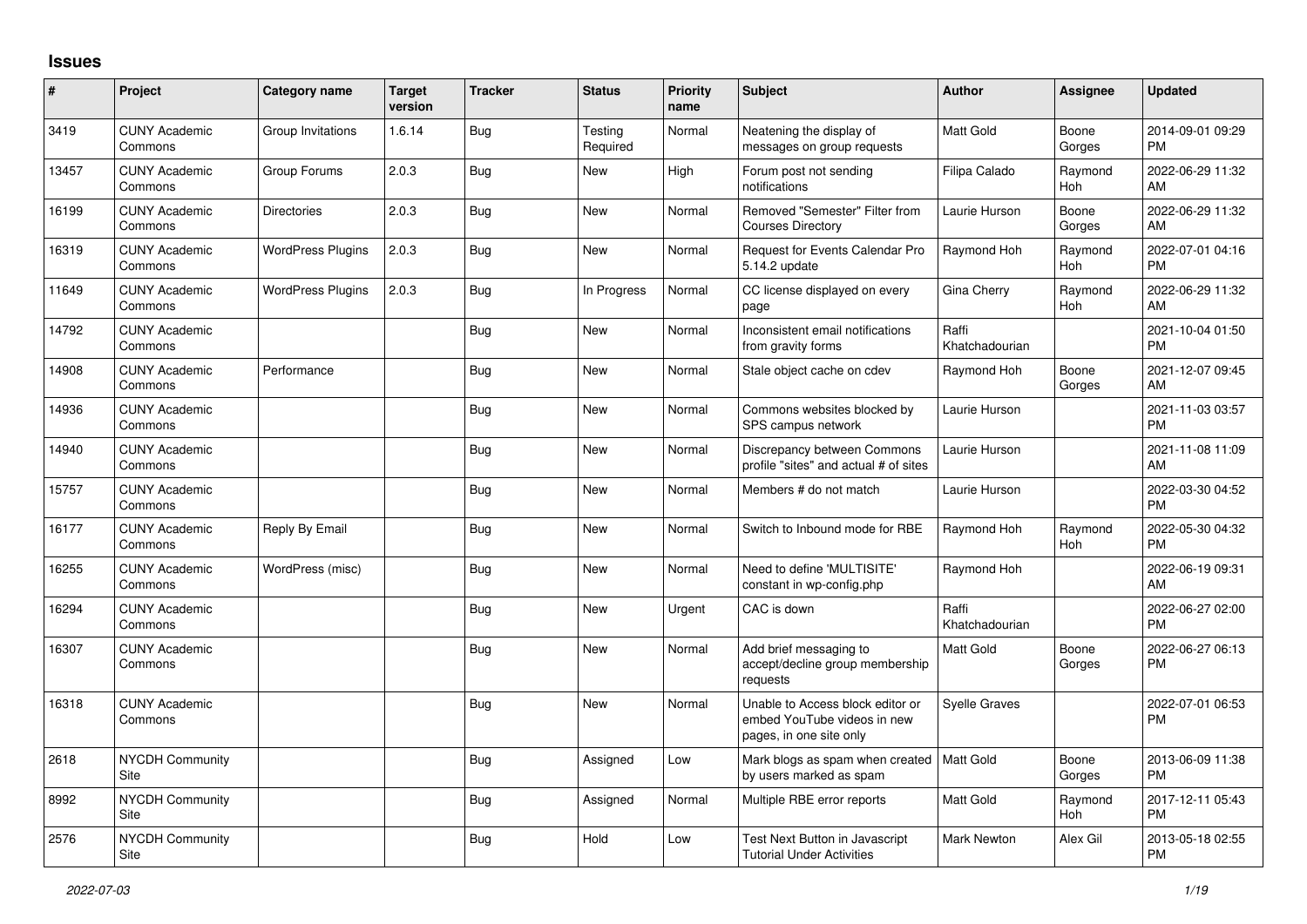| #     | Project                         | Category name            | <b>Target</b><br>version | <b>Tracker</b> | <b>Status</b>        | Priority<br>name | <b>Subject</b>                                                                                               | <b>Author</b>           | <b>Assignee</b> | <b>Updated</b>                |
|-------|---------------------------------|--------------------------|--------------------------|----------------|----------------------|------------------|--------------------------------------------------------------------------------------------------------------|-------------------------|-----------------|-------------------------------|
| 15516 | <b>CUNY Academic</b><br>Commons | <b>WordPress Plugins</b> |                          | <b>Bug</b>     | Reporter<br>Feedback | Normal           | Can't publish or save draft of post<br>on wordpress.com                                                      | Raffi<br>Khatchadourian | Raymond<br>Hoh  | 2022-03-02 05:52<br><b>PM</b> |
| 16245 | <b>CUNY Academic</b><br>Commons | WordPress (misc)         |                          | Bug            | Reporter<br>Feedback | Normal           | Save Button missing on<br>WordPress Profile page                                                             | scott voth              | Raymond<br>Hoh  | 2022-06-16 03:09<br><b>PM</b> |
| 3691  | <b>CUNY Academic</b><br>Commons | <b>WordPress Plugins</b> | Future<br>release        | Bug            | New                  | Normal           | <b>WPMU Domain Mapping</b><br>Debugging on cdev                                                              | Raymond Hoh             | Matt Gold       | 2014-12-12 09:04<br>AM        |
| 4535  | <b>CUNY Academic</b><br>Commons | My Commons               | Future<br>release        | Bug            | <b>New</b>           | Low              | My Commons filter issue                                                                                      | scott voth              | Raymond<br>Hoh  | 2015-09-01 11:17<br>AM        |
| 5282  | <b>CUNY Academic</b><br>Commons | Social Paper             | Future<br>release        | <b>Bug</b>     | <b>New</b>           | Normal           | Replying via email directs to paper<br>but not individual comment.                                           | Marilyn Weber           | Raymond<br>Hoh  | 2016-03-02 01:48<br><b>PM</b> |
| 5488  | <b>CUNY Academic</b><br>Commons | Social Paper             | Future<br>release        | Bug            | New                  | Normal           | Add a "last edited by" field to<br>Social Paper group directories                                            | <b>Boone Gorges</b>     |                 | 2016-04-21 10:05<br><b>PM</b> |
| 6749  | <b>CUNY Academic</b><br>Commons | Events                   | Future<br>release        | Bug            | <b>New</b>           | Low              | BPEO iCal request can trigger<br>very large number of DB queries                                             | <b>Boone Gorges</b>     | Raymond<br>Hoh  | 2016-11-15 10:09<br><b>PM</b> |
| 6755  | <b>CUNY Academic</b><br>Commons | WordPress (misc)         | Future<br>release        | Bug            | <b>New</b>           | Normal           | Cannot Deactivate Plugin                                                                                     | Laura Kane              |                 | 2016-11-16 01:12<br><b>PM</b> |
| 7022  | <b>CUNY Academic</b><br>Commons | Announcements            | Future<br>release        | Bug            | New                  | Normal           | Sitewide announcements should<br>be displayed on, and dismissable<br>from, mapped domains                    | <b>Boone Gorges</b>     | Boone<br>Gorges | 2018-03-22 10:18<br>AM        |
| 7663  | <b>CUNY Academic</b><br>Commons | Social Paper             | Future<br>release        | <b>Bug</b>     | <b>New</b>           | Normal           | Social Paper notifications not<br>formatted correctly on secondary<br>sites                                  | <b>Boone Gorges</b>     | Boone<br>Gorges | 2018-04-16 03:52<br><b>PM</b> |
| 7981  | <b>CUNY Academic</b><br>Commons | Social Paper             | Future<br>release        | Bug            | <b>New</b>           | Normal           | Social Paper comments should<br>not go to spam                                                               | Luke Waltzer            | Boone<br>Gorges | 2018-04-16 03:52<br><b>PM</b> |
| 9926  | <b>CUNY Academic</b><br>Commons | <b>WordPress Plugins</b> | Future<br>release        | Bug            | New                  | Normal           | twitter-mentions-as-comments<br>cron jobs can run long                                                       | Boone Gorges            | Boone<br>Gorges | 2018-10-24 12:34<br><b>PM</b> |
| 11024 | <b>CUNY Academic</b><br>Commons | WordPress (misc)         | Future<br>release        | Bug            | New                  | Normal           | Subsites should not show "you<br>should update your .htaccess<br>now" notice after permalink setting<br>save | Boone Gorges            |                 | 2019-01-28 01:35<br><b>PM</b> |
| 11243 | <b>CUNY Academic</b><br>Commons | BuddyPress (misc)        | Future<br>release        | Bug            | New                  | Normal           | Audit bp-custom.php                                                                                          | Raymond Hoh             | Raymond<br>Hoh  | 2022-04-26 11:59<br>AM        |
| 11392 | <b>CUNY Academic</b><br>Commons |                          | Future<br>release        | Bug            | <b>New</b>           | Normal           | Migrate users away from<br><b>StatPress</b>                                                                  | Boone Gorges            |                 | 2019-04-23 03:53<br><b>PM</b> |
| 12573 | <b>CUNY Academic</b><br>Commons | <b>WordPress Plugins</b> | Future<br>release        | <b>Bug</b>     | New                  | Normal           | CommentPress Core Issues                                                                                     | scott voth              |                 | 2020-03-24 04:32<br><b>PM</b> |
| 13331 | <b>CUNY Academic</b><br>Commons | Site cloning             | Future<br>release        | <b>Bug</b>     | New                  | Normal           | Combine Site Template and Clone   Boone Gorges<br>operations                                                 |                         | Jeremy Felt     | 2021-11-19 12:39<br><b>PM</b> |
| 14496 | <b>CUNY Academic</b><br>Commons | Domain Mapping           | Future<br>release        | <b>Bug</b>     | New                  | Normal           | Mapped domain SSO uses<br>third-party cookies                                                                | Raymond Hoh             | Raymond<br>Hoh  | 2021-05-24 04:03<br><b>PM</b> |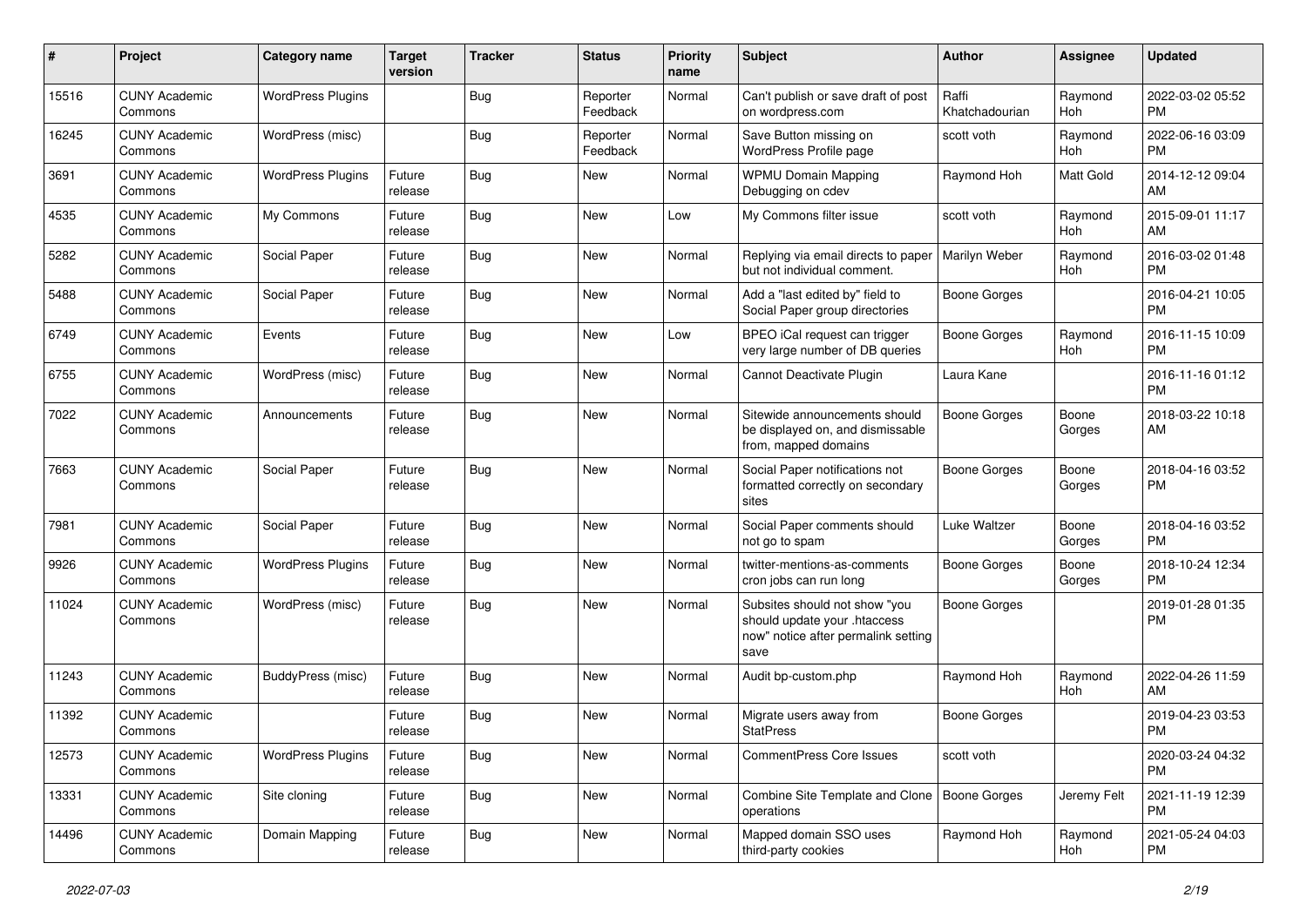| #     | Project                         | Category name              | <b>Target</b><br>version | Tracker    | <b>Status</b>        | <b>Priority</b><br>name | <b>Subject</b>                                                                                  | <b>Author</b>           | Assignee            | <b>Updated</b>                |
|-------|---------------------------------|----------------------------|--------------------------|------------|----------------------|-------------------------|-------------------------------------------------------------------------------------------------|-------------------------|---------------------|-------------------------------|
| 14987 | <b>CUNY Academic</b><br>Commons | <b>WordPress Plugins</b>   | Future<br>release        | Bug        | New                  | Normal                  | Elementor update causes<br>database freeze-up                                                   | Boone Gorges            | Boone<br>Gorges     | 2021-11-29 12:02<br><b>PM</b> |
| 2167  | <b>CUNY Academic</b><br>Commons | WordPress (misc)           | Future<br>release        | Bug        | Assigned             | Normal                  | <b>CAC-Livestream Plugin Issues</b>                                                             | Michael Smith           | Dominic<br>Giglio   | 2015-01-02 03:06<br><b>PM</b> |
| 4388  | <b>CUNY Academic</b><br>Commons | WordPress (misc)           | Future<br>release        | Bug        | Assigned             | Normal                  | Repeated request for<br>authentication.                                                         | Alice.Lynn<br>McMichael | Raymond<br>Hoh      | 2015-08-11 07:35<br><b>PM</b> |
| 4438  | <b>CUNY Academic</b><br>Commons | Events                     | Future<br>release        | <b>Bug</b> | Assigned             | Normal                  | Events Calendar - Export<br><b>Recurring Events</b>                                             | scott voth              | Daniel Jones        | 2016-05-23 04:25<br><b>PM</b> |
| 4661  | <b>CUNY Academic</b><br>Commons | User Experience            | Future<br>release        | Bug        | Assigned             | Normal                  | <b>Simplify Events text</b>                                                                     | <b>Matt Gold</b>        | Samantha<br>Raddatz | 2015-10-02 09:06<br><b>PM</b> |
| 5268  | <b>CUNY Academic</b><br>Commons | Group Forums               | Future<br>release        | <b>Bug</b> | Assigned             | Normal                  | Long-time to post to multiple<br>groups                                                         | Luke Waltzer            | Daniel Jones        | 2016-09-07 06:31<br><b>PM</b> |
| 5691  | <b>CUNY Academic</b><br>Commons | Blogs (BuddyPress)         | Future<br>release        | Bug        | Assigned             | High                    | Differing numbers on Sites display                                                              | Matt Gold               | Raymond<br>Hoh      | 2016-06-13 01:37<br><b>PM</b> |
| 5827  | <b>CUNY Academic</b><br>Commons | <b>Public Portfolio</b>    | Future<br>release        | Bug        | Assigned             | Normal                  | Academic Interests square bracket   scott voth<br>links not working                             |                         | Chris Stein         | 2016-08-11 11:59<br><b>PM</b> |
| 9835  | <b>CUNY Academic</b><br>Commons | Group Forums               | Future<br>release        | <b>Bug</b> | Assigned             | Normal                  | add a "like" function?                                                                          | Marilyn Weber           | <b>Erik Trainer</b> | 2018-06-05 01:49<br><b>PM</b> |
| 3939  | <b>CUNY Academic</b><br>Commons | <b>WordPress Plugins</b>   | Future<br>release        | <b>Bug</b> | Hold                 | Normal                  | Activity stream support for<br>Co-Authors Plus plugin                                           | Raymond Hoh             | Raymond<br>Hoh      | 2015-11-09 06:13<br><b>PM</b> |
| 14113 | <b>CUNY Academic</b><br>Commons | WordPress (misc)           | Future<br>release        | Bug        | Hold                 | Normal                  | Block Editor Not Working on this<br>page - Json error                                           | scott voth              | Boone<br>Gorges     | 2021-03-05 11:01<br>AM        |
| 6356  | <b>CUNY Academic</b><br>Commons | <b>WordPress Plugins</b>   | Future<br>release        | Bug        | Reporter<br>Feedback | Low                     | Should Subscribe2 be<br>deprecated?                                                             | Luke Waltzer            |                     | 2017-03-20 12:20<br><b>PM</b> |
| 8675  | <b>CUNY Academic</b><br>Commons | <b>User Onboarding</b>     | Future<br>release        | <b>Bug</b> | Reporter<br>Feedback | Low                     | Add new User search screen calls<br>for the input of email address but<br>doesn't work with one | Paul Hebert             | Boone<br>Gorges     | 2017-10-11 11:17<br>AM        |
| 9289  | <b>CUNY Academic</b><br>Commons | <b>WordPress Plugins</b>   | Future<br>release        | Bug        | Reporter<br>Feedback | Normal                  | Email Users Plugin                                                                              | Laurie Hurson           | Boone<br>Gorges     | 2018-10-24 12:34<br><b>PM</b> |
| 11971 | <b>CUNY Academic</b><br>Commons | <b>Email Notifications</b> | Future<br>release        | Bug        | Reporter<br>Feedback | Low                     | Pictures obscured in emailed post<br>notifications                                              | Marilyn Weber           | Raymond<br>Hoh      | 2019-11-21 01:14<br><b>PM</b> |
| 4972  | <b>CUNY Academic</b><br>Commons | Analytics                  | Not tracked              | <b>Bug</b> | New                  | Normal                  | <b>Newsletter Analytics</b>                                                                     | Stephen Real            | Matt Gold           | 2015-12-09 12:54<br><b>PM</b> |
| 7928  | <b>CUNY Academic</b><br>Commons | Group Forums               | Not tracked              | <b>Bug</b> | <b>New</b>           | Normal                  | Duplicate Forum post                                                                            | Luke Waltzer            | Raymond<br>Hoh      | 2017-04-11 09:27<br><b>PM</b> |
| 8440  | <b>CUNY Academic</b><br>Commons | Onboarding                 | Not tracked              | Bug        | <b>New</b>           | Normal                  | <b>Create Test Email Accounts for</b><br><b>Onboarding Project</b>                              | Stephen Real            | Stephen Real        | 2017-08-01 09:49<br><b>PM</b> |
| 9346  | <b>CUNY Academic</b><br>Commons | WordPress (misc)           | Not tracked              | Bug        | New                  | Normal                  | Clone cetls.bmcc.cuny.edu for<br>development                                                    | Owen Roberts            | Raymond<br>Hoh      | 2018-03-06 05:35<br>PM        |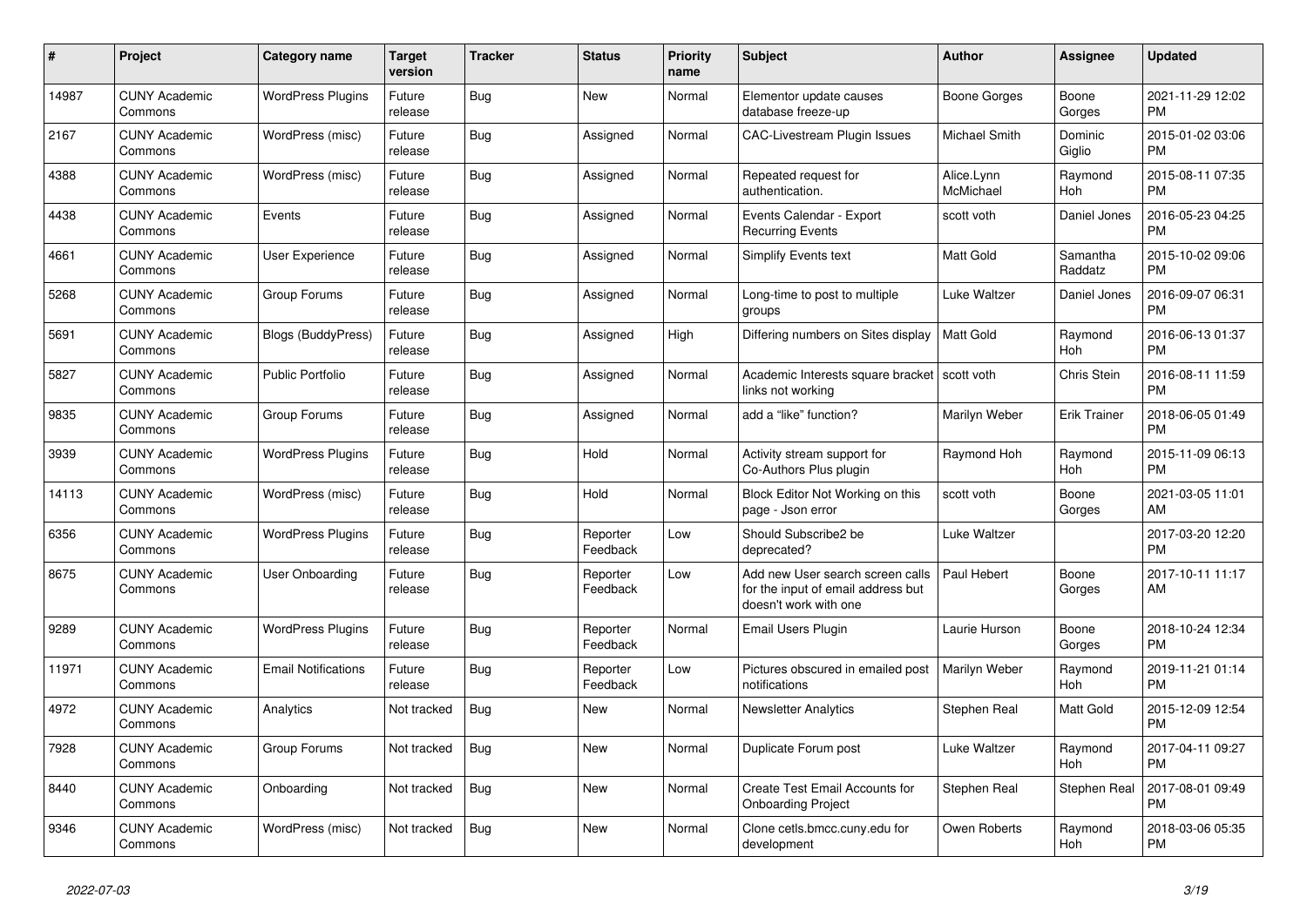| $\vert$ # | <b>Project</b>                  | Category name              | <b>Target</b><br>version | <b>Tracker</b> | <b>Status</b>        | <b>Priority</b><br>name | <b>Subject</b>                                                               | <b>Author</b>    | Assignee            | <b>Updated</b>                |
|-----------|---------------------------------|----------------------------|--------------------------|----------------|----------------------|-------------------------|------------------------------------------------------------------------------|------------------|---------------------|-------------------------------|
| 10794     | <b>CUNY Academic</b><br>Commons | Performance                | Not tracked              | Bug            | <b>New</b>           | Normal                  | Memcached connection<br>occasionally breaks                                  | Boone Gorges     | Boone<br>Gorges     | 2018-12-06 03:30<br><b>PM</b> |
| 11879     | <b>CUNY Academic</b><br>Commons |                            | Not tracked              | Bug            | <b>New</b>           | Normal                  | Hypothesis comments appearing<br>on multiple, different pdfs across<br>blogs | Laurie Hurson    | Laurie Hurson       | 2019-09-19 02:39<br><b>PM</b> |
| 12438     | <b>CUNY Academic</b><br>Commons | Courses                    | Not tracked              | Bug            | <b>New</b>           | Normal                  | Site appearing twice                                                         | Laurie Hurson    | Boone<br>Gorges     | 2020-02-18 01:34<br><b>PM</b> |
| 13430     | <b>CUNY Academic</b><br>Commons | Reply By Email             | Not tracked              | Bug            | <b>New</b>           | Normal                  | Delay in RBE                                                                 | Luke Waltzer     | Raymond<br>Hoh      | 2020-10-13 11:16<br>AM        |
| 13949     | <b>CUNY Academic</b><br>Commons |                            | Not tracked              | Bug            | New                  | Normal                  | Continued debugging of runaway<br>MySQL connections                          | <b>Matt Gold</b> | Boone<br>Gorges     | 2021-09-14 10:42<br>AM        |
| 6671      | <b>CUNY Academic</b><br>Commons | Reply By Email             | Not tracked              | Bug            | Assigned             | Normal                  | "Post too often" RBE error<br>message                                        | <b>Matt Gold</b> | Raymond<br>Hoh      | 2016-11-11 09:55<br>AM        |
| 6995      | <b>CUNY Academic</b><br>Commons | Home Page                  | Not tracked              | Bug            | Assigned             | Normal                  | member filter on homepage not<br>working                                     | <b>Matt Gold</b> | Raymond<br>Hoh      | 2016-12-11 09:46<br><b>PM</b> |
| 12436     | <b>CUNY Academic</b><br>Commons |                            | Not tracked              | Bug            | Assigned             | Normal                  | Nightly system downtime                                                      | Boone Gorges     |                     | 2020-08-01 09:30<br>AM        |
| 8991      | <b>CUNY Academic</b><br>Commons | Reply By Email             | Not tracked              | <b>Bug</b>     | Hold                 | Normal                  | RBE duplicate email message<br>issue                                         | <b>Matt Gold</b> | Raymond<br>Hoh      | 2018-02-18 08:53<br><b>PM</b> |
| 9060      | <b>CUNY Academic</b><br>Commons | Commons In A Box           | Not tracked              | Bug            | Hold                 | Normal                  | Problems with CBox image library<br>upload                                   | Lisa Rhody       | Raymond<br>Hoh      | 2018-01-10 03:26<br><b>PM</b> |
| 5317      | <b>CUNY Academic</b><br>Commons | Group Blogs                | Not tracked              | Bug            | Reporter<br>Feedback | Normal                  | Notifications of New Post Didn't<br>Come                                     | Luke Waltzer     | Samantha<br>Raddatz | 2016-03-21 10:41<br><b>PM</b> |
| 6644      | <b>CUNY Academic</b><br>Commons |                            | Not tracked              | Bug            | Reporter<br>Feedback | High                    | White Screen at Login Pge                                                    | Luke Waltzer     | Raymond<br>Hoh      | 2016-11-21 10:34<br><b>PM</b> |
| 9515      | <b>CUNY Academic</b><br>Commons | <b>WordPress Plugins</b>   | Not tracked              | Bug            | Reporter<br>Feedback | Normal                  | Text to Speech plugin - "More<br>Slowly" checkbox not working                | scott voth       | Boone<br>Gorges     | 2018-06-13 02:26<br><b>PM</b> |
| 9979      | <b>CUNY Academic</b><br>Commons | <b>Email Notifications</b> | Not tracked              | Bug            | Reporter<br>Feedback | Normal                  | Reports of slow email activation<br>emails                                   | <b>Matt Gold</b> | Boone<br>Gorges     | 2018-08-29 09:40<br><b>PM</b> |
| 10040     | <b>CUNY Academic</b><br>Commons | WordPress (misc)           | Not tracked              | Bug            | Reporter<br>Feedback | Normal                  | User doesn't see full list of themes                                         | Matt Gold        | Boone<br>Gorges     | 2018-07-25 10:12<br>AM        |
| 10262     | <b>CUNY Academic</b><br>Commons |                            | Not tracked              | Bug            | Reporter<br>Feedback | Normal                  | Newsletter Plugin: Broken Image<br>at Bottom of All Newsletters              | Mark Webb        | Raymond<br>Hoh      | 2018-08-30 05:17<br><b>PM</b> |
| 10678     | <b>CUNY Academic</b><br>Commons |                            | Not tracked              | Bug            | Reporter<br>Feedback | High                    | Newsletter Plugin Not Sending<br><b>Out Newsletters</b>                      | Mark Webb        | Boone<br>Gorges     | 2019-09-16 09:38<br><b>PM</b> |
| 10769     | <b>CUNY Academic</b><br>Commons | <b>WordPress Themes</b>    | Not tracked              | Bug            | Reporter<br>Feedback | Normal                  | 2011 Theme Sidebar                                                           | Mark Webb        |                     | 2018-12-04 04:09<br><b>PM</b> |
| 11120     | <b>CUNY Academic</b><br>Commons | <b>WordPress Plugins</b>   | Not tracked              | Bug            | Reporter<br>Feedback | Normal                  | Events Manager Events Not<br>Showing Up                                      | Mark Webb        |                     | 2019-02-27 04:10<br><b>PM</b> |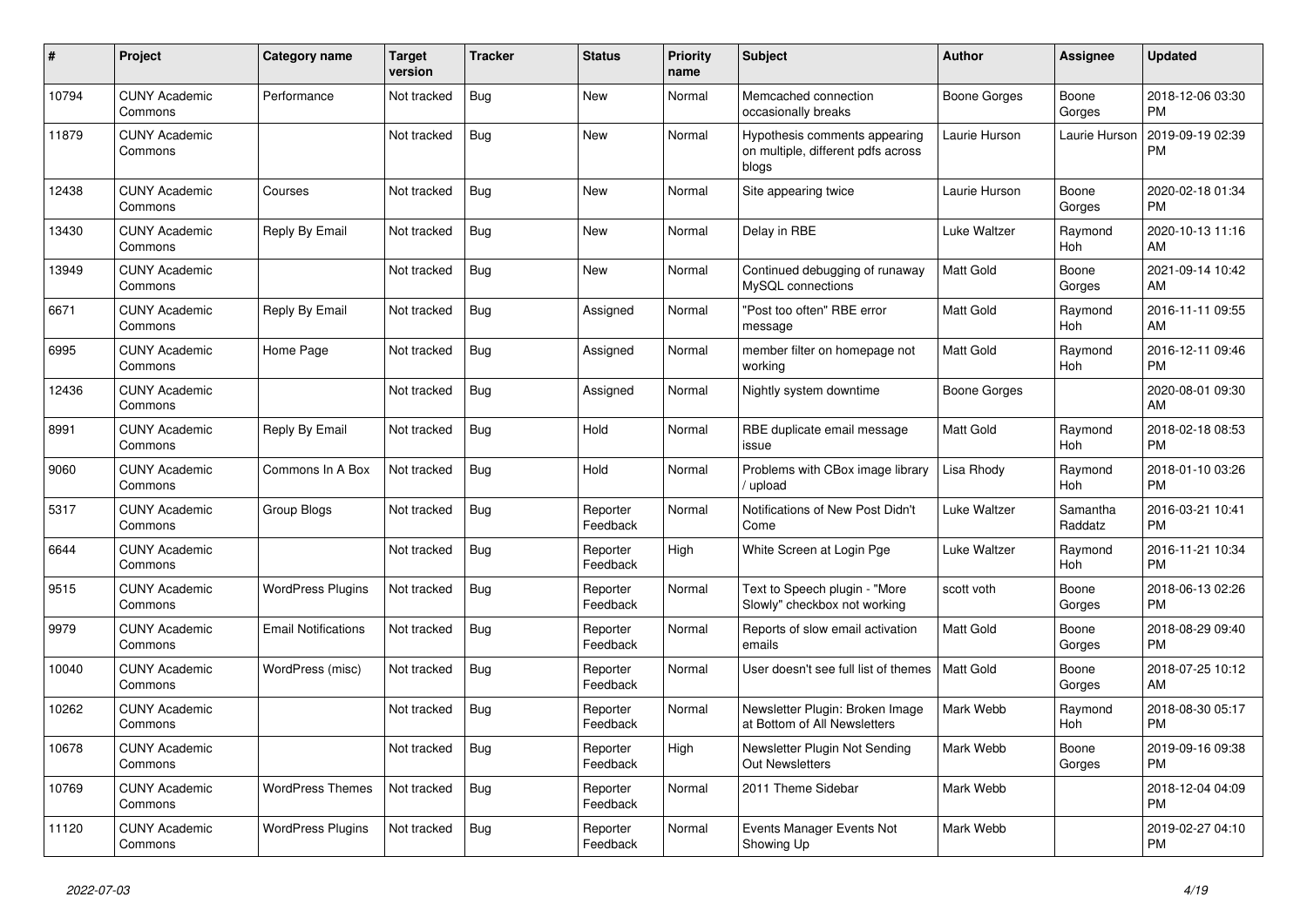| #     | Project                                                                 | <b>Category name</b>           | <b>Target</b><br>version | <b>Tracker</b> | <b>Status</b>        | Priority<br>name | <b>Subject</b>                                                                                | <b>Author</b>           | <b>Assignee</b>          | <b>Updated</b>                |
|-------|-------------------------------------------------------------------------|--------------------------------|--------------------------|----------------|----------------------|------------------|-----------------------------------------------------------------------------------------------|-------------------------|--------------------------|-------------------------------|
| 11415 | <b>CUNY Academic</b><br>Commons                                         | <b>WordPress Plugins</b>       | Not tracked              | <b>Bug</b>     | Reporter<br>Feedback | Normal           | <b>Blog Subscriptions in Jetpack</b>                                                          | Laurie Hurson           |                          | 2019-05-14 10:34<br>AM.       |
| 11556 | <b>CUNY Academic</b><br>Commons                                         | Courses                        | Not tracked              | <b>Bug</b>     | Reporter<br>Feedback | Normal           | Instructor name given in course<br>listing                                                    | Tom Harbison            |                          | 2019-06-25 04:12<br><b>PM</b> |
| 12198 | <b>CUNY Academic</b><br>Commons                                         |                                | Not tracked              | Bug            | Reporter<br>Feedback | Normal           | Duplicate listing in My Sites                                                                 | Tom Harbison            |                          | 2019-12-09 05:50<br><b>PM</b> |
| 12360 | <b>CUNY Academic</b><br>Commons                                         | <b>WordPress Themes</b>        | Not tracked              | <b>Bug</b>     | Reporter<br>Feedback | Normal           | site just says "DANTE We are<br>currently in maintenance mode,<br>please check back shortly." | Marilyn Weber           |                          | 2020-02-04 12:13<br><b>PM</b> |
| 13328 | <b>CUNY Academic</b><br>Commons                                         | Group Forums                   | Not tracked              | Bug            | Reporter<br>Feedback | Normal           | cross-posting in two related<br>groups                                                        | Marilyn Weber           | Raymond<br>Hoh           | 2020-09-15 10:39<br><b>PM</b> |
| 14483 | <b>CUNY Academic</b><br>Commons                                         | WordPress - Media              | Not tracked              | <b>Bug</b>     | Reporter<br>Feedback | Normal           | <b>Wordpress PDF Embed Stopped</b><br>Working after JITP Media Clone                          | Patrick DeDauw          | Boone<br>Gorges          | 2021-05-20 01:51<br><b>PM</b> |
| 14629 | <b>CUNY Academic</b><br>Commons                                         |                                | Not tracked              | Bug            | Reporter<br>Feedback | Normal           | Possible Post Order Bug?                                                                      | Syelle Graves           |                          | 2021-09-14 10:47<br>AM        |
| 15242 | <b>CUNY Academic</b><br>Commons                                         | Performance                    | Not tracked              | Bug            | Reporter<br>Feedback | Normal           | Slugist site                                                                                  | Raffi<br>Khatchadourian | Boone<br>Gorges          | 2022-02-07 11:14<br>AM        |
| 12121 | <b>CUNY Academic</b><br>Commons                                         | <b>WordPress Plugins</b>       | 2.0.3                    | Feature        | Reporter<br>Feedback | Normal           | Embedding H5P Iframes on<br><b>Commons Site</b>                                               | Laurie Hurson           | Boone<br>Gorges          | 2022-06-29 11:32<br>AM        |
| 15613 | <b>CUNY Academic</b><br>Commons                                         |                                | 2.0.3                    | Feature        | Reporter<br>Feedback | Normal           | Adding "Passster" plugin                                                                      | Laurie Hurson           |                          | 2022-06-29 11:32<br>AM        |
| 16314 | <b>CUNY Academic</b><br>Commons                                         | <b>WordPress Plugins</b>       |                          | Feature        | New                  | Normal           | Install Multicollab plug-in?                                                                  | Raffi<br>Khatchadourian |                          | 2022-06-29 03:44<br><b>PM</b> |
| 11968 | JustPublics@365<br>MediaCamp                                            |                                |                          | Feature        | New                  | Normal           | Nanoscience Retractable Display<br>Unit                                                       | Donald Cherry           | <b>Bonnie</b><br>Eissner | 2021-02-19 08:50<br>AM        |
| 2571  | <b>NYCDH Community</b><br>Site                                          |                                |                          | Feature        | Assigned             | Normal           | Add Google custom search box to<br>homepage                                                   | Mark Newton             | Raymond<br>Hoh           | 2013-05-18 07:49<br><b>PM</b> |
| 2574  | <b>NYCDH Community</b><br>Site                                          |                                |                          | Feature        | Assigned             | Normal           | Add Way to Upload Files to<br>Groups                                                          | Mark Newton             | Raymond<br>Hoh           | 2013-05-18 07:46<br><b>PM</b> |
| 2577  | <b>NYCDH Community</b><br>Site                                          |                                |                          | Feature        | Assigned             | Low              | Investigate Potential to Add Links<br>to the Forum                                            | Mark Newton             | Alex Gil                 | 2013-05-16 09:40<br><b>PM</b> |
| 16290 | <b>CUNY Academic</b><br>Commons                                         |                                |                          | Feature        | Reporter<br>Feedback | Normal           | Add Table Of Contents Block<br>plug-in                                                        | Raffi<br>Khatchadourian |                          | 2022-06-24 10:26<br>AM        |
| 2573  | <b>NYCDH Community</b><br>Site                                          |                                |                          | Feature        | Reporter<br>Feedback | Normal           | Add dh_nyc twitter list feed to site                                                          | Mark Newton             | Matt Gold                | 2013-05-16 11:42<br>PM        |
| 12062 | AD/O365 Transition<br>from NonMatric to<br><b>Matriculated Students</b> |                                |                          | Feature        | In Progress          | Normal           | create solution and console<br>project                                                        | Emilio Rodriguez        | Emilio<br>Rodriguez      | 2019-11-12 03:56<br><b>PM</b> |
| 13891 | <b>CUNY Academic</b><br>Commons                                         | Internal Tools and<br>Workflow | 2.1.0                    | Feature        | New                  | Normal           | Migrate automated linting to<br>GitHub Actions                                                | Boone Gorges            | Jeremy Felt              | 2022-06-29 11:13<br>AM        |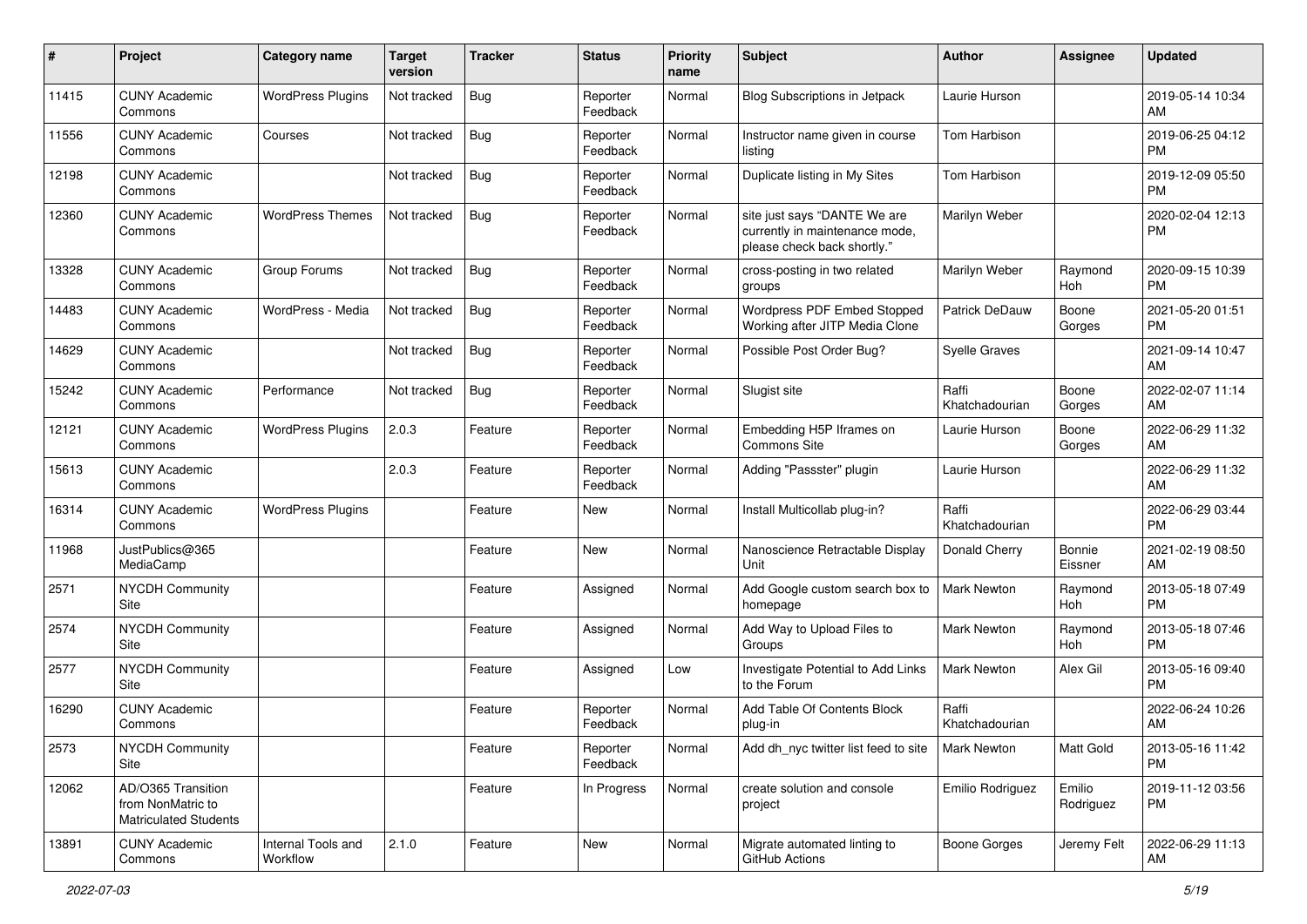| #     | Project                         | <b>Category name</b>           | <b>Target</b><br>version | <b>Tracker</b> | <b>Status</b> | Priority<br>name | <b>Subject</b>                                                                                                                                        | Author              | <b>Assignee</b>     | <b>Updated</b>                |
|-------|---------------------------------|--------------------------------|--------------------------|----------------|---------------|------------------|-------------------------------------------------------------------------------------------------------------------------------------------------------|---------------------|---------------------|-------------------------------|
| 15194 | <b>CUNY Academic</b><br>Commons | Internal Tools and<br>Workflow | 2.1.0                    | Feature        | <b>New</b>    | Normal           | PHPCS sniff for un-restored<br>switch_to_blog() calls                                                                                                 | <b>Boone Gorges</b> | Jeremy Felt         | 2022-05-26 10:45<br>AM        |
| 15883 | <b>CUNY Academic</b><br>Commons |                                | 2.1.0                    | Feature        | New           | Normal           | Release BPGES update                                                                                                                                  | <b>Boone Gorges</b> | Boone<br>Gorges     | 2022-05-26 10:39<br>AM        |
| 308   | <b>CUNY Academic</b><br>Commons | Registration                   | Future<br>release        | Feature        | <b>New</b>    | Normal           | Group recommendations for<br>signup process                                                                                                           | <b>Boone Gorges</b> | Samantha<br>Raddatz | 2015-11-09 05:07<br><b>PM</b> |
| 364   | <b>CUNY Academic</b><br>Commons | <b>WordPress Plugins</b>       | Future<br>release        | Feature        | <b>New</b>    | Normal           | <b>Bulletin Board</b>                                                                                                                                 | <b>Matt Gold</b>    |                     | 2015-01-05 08:50<br><b>PM</b> |
| 1166  | <b>CUNY Academic</b><br>Commons | <b>Email Invitations</b>       | Future<br>release        | Feature        | <b>New</b>    | Low              | Better organizational tools for Sent   Boone Gorges<br>Invites                                                                                        |                     | Boone<br>Gorges     | 2015-11-09 06:02<br><b>PM</b> |
| 1167  | <b>CUNY Academic</b><br>Commons | <b>Email Invitations</b>       | Future<br>release        | Feature        | New           | Low              | Allow email invitations to be resent   Boone Gorges                                                                                                   |                     | Boone<br>Gorges     | 2015-11-12 12:53<br>AM        |
| 2753  | <b>CUNY Academic</b><br>Commons | Public Portfolio               | Future<br>release        | Feature        | New           | Normal           | Create actual actual tagification in<br>academic interests and other<br>fields                                                                        | Micki Kaufman       | Boone<br>Gorges     | 2015-01-05 08:52<br><b>PM</b> |
| 3048  | <b>CUNY Academic</b><br>Commons | Public Portfolio               | Future<br>release        | Feature        | <b>New</b>    | Low              | Images for rich text profile fields                                                                                                                   | <b>Boone Gorges</b> | Boone<br>Gorges     | 2014-02-19 12:56<br><b>PM</b> |
| 3580  | <b>CUNY Academic</b><br>Commons | Group Blogs                    | Future<br>release        | Feature        | <b>New</b>    | Normal           | Multiple blogs per group                                                                                                                              | <b>Boone Gorges</b> | Boone<br>Gorges     | 2018-02-20 02:02<br><b>PM</b> |
| 4481  | <b>CUNY Academic</b><br>Commons | Events                         | Future<br>release        | Feature        | New           | Normal           | Group admins/mods should have<br>the ability to unlink an event from<br>the group                                                                     | <b>Boone Gorges</b> | Boone<br>Gorges     | 2017-04-24 03:53<br><b>PM</b> |
| 4635  | <b>CUNY Academic</b><br>Commons | Authentication                 | Future<br>release        | Feature        | <b>New</b>    | Normal           | Allow non-WP authentication                                                                                                                           | Boone Gorges        | Sonja Leix          | 2019-03-01 02:05<br><b>PM</b> |
| 5050  | <b>CUNY Academic</b><br>Commons | Social Paper                   | Future<br>release        | Feature        | New           | Low              | Making comments visible in SP<br>editing mode (SP suggestion #1)                                                                                      | Marilyn Weber       | Samantha<br>Raddatz | 2019-09-17 11:10<br><b>PM</b> |
| 5052  | <b>CUNY Academic</b><br>Commons | Social Paper                   | Future<br>release        | Feature        | <b>New</b>    | Low              | Sentence by sentence or line by<br>line comments (SP suggestion #3)                                                                                   | Marilyn Weber       | Boone<br>Gorges     | 2016-02-11 10:24<br><b>PM</b> |
| 5053  | <b>CUNY Academic</b><br>Commons | Social Paper                   | Future<br>release        | Feature        | <b>New</b>    | Low              | Scrollable menu to add readers<br>(SP suggestion #4)                                                                                                  | Marilyn Weber       | Samantha<br>Raddatz | 2016-04-21 05:21<br><b>PM</b> |
| 5058  | <b>CUNY Academic</b><br>Commons | Social Paper                   | Future<br>release        | Feature        | New           | Low              | Can there be a clearer signal that<br>even when comments have<br>already been made you add<br>comments by clicking on the side?<br>(SP suggestion #5) | Marilyn Weber       | Samantha<br>Raddatz | 2016-02-11 10:24<br><b>PM</b> |
| 5199  | <b>CUNY Academic</b><br>Commons | Social Paper                   | Future<br>release        | Feature        | New           | Normal           | add tables to the SP editor                                                                                                                           | Marilyn Weber       |                     | 2016-10-24 11:27<br>AM        |
| 5205  | <b>CUNY Academic</b><br>Commons | Social Paper                   | Future<br>release        | Feature        | New           | Normal           | Social Paper folders                                                                                                                                  | Marilyn Weber       |                     | 2016-02-11 10:24<br><b>PM</b> |
| 5397  | <b>CUNY Academic</b><br>Commons | Social Paper                   | Future<br>release        | Feature        | New           | Normal           | frustrating to have to<br>enable/disable in SP                                                                                                        | Marilyn Weber       | Samantha<br>Raddatz | 2016-04-20 03:39<br>PM        |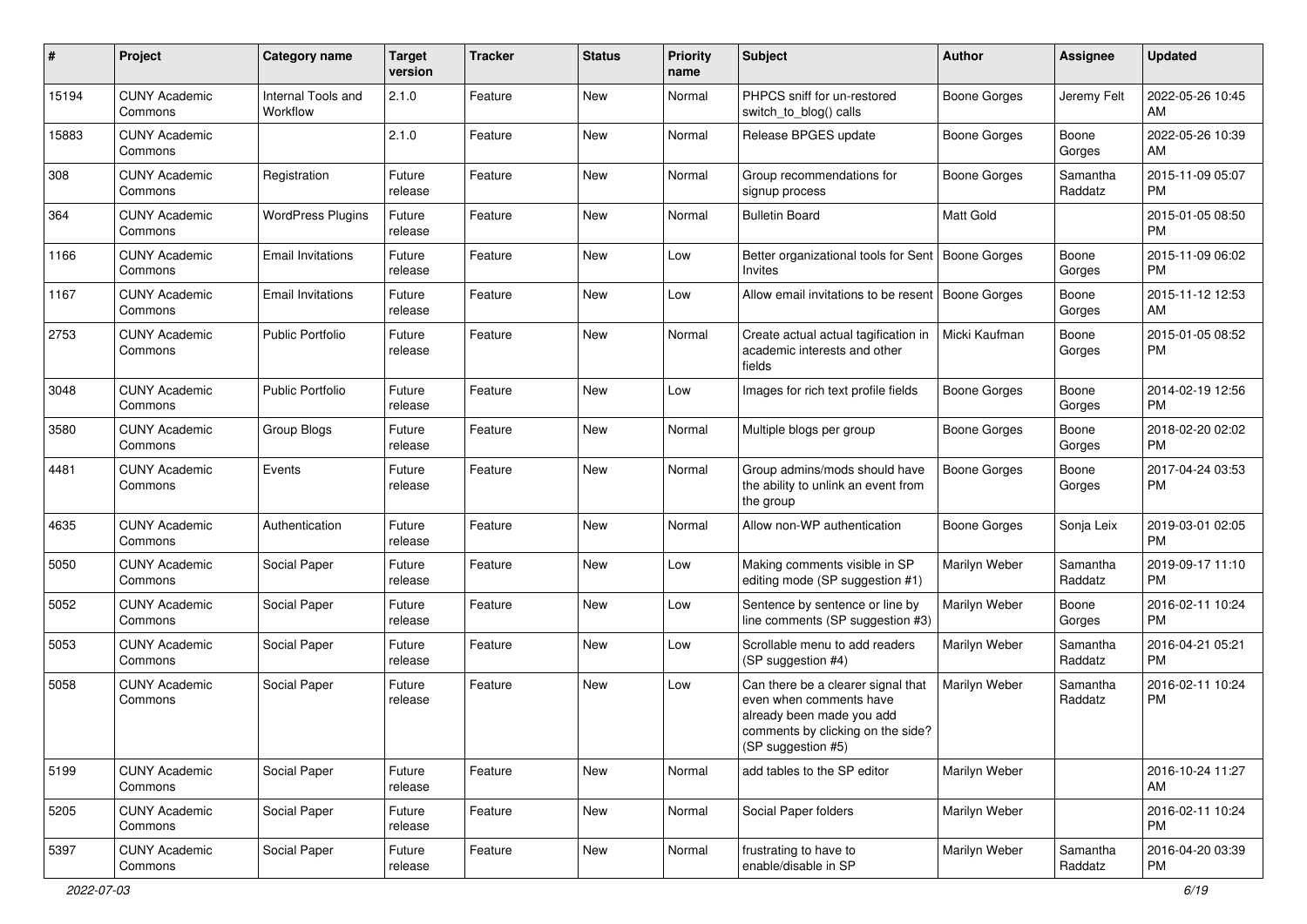| $\pmb{\sharp}$ | <b>Project</b>                  | Category name              | Target<br>version | <b>Tracker</b> | <b>Status</b> | <b>Priority</b><br>name | <b>Subject</b>                                                                      | <b>Author</b>           | Assignee           | <b>Updated</b>                |
|----------------|---------------------------------|----------------------------|-------------------|----------------|---------------|-------------------------|-------------------------------------------------------------------------------------|-------------------------|--------------------|-------------------------------|
| 5489           | <b>CUNY Academic</b><br>Commons | Social Paper               | Future<br>release | Feature        | New           | Normal                  | Asc/desc sorting for Social Paper<br>directories                                    | Boone Gorges            |                    | 2016-04-21 10:06<br><b>PM</b> |
| 5992           | <b>CUNY Academic</b><br>Commons | <b>Email Notifications</b> | Future<br>release | Feature        | New           | Normal                  | Changing the From line of<br>autogenerated blog emails                              | Marilyn Weber           |                    | 2018-09-27 05:19<br><b>PM</b> |
| 6078           | <b>CUNY Academic</b><br>Commons | <b>Blogs (BuddyPress)</b>  | Future<br>release | Feature        | New           | Normal                  | <b>Explore Adding Network Blog</b><br>Metadata Plugin                               | Luke Waltzer            | Luke Waltzer       | 2016-10-11 10:29<br><b>PM</b> |
| 6332           | <b>CUNY Academic</b><br>Commons | WordPress (misc)           | Future<br>release | Feature        | <b>New</b>    | Normal                  | Allow uploaded files to be marked<br>as private in an ad hoc way                    | <b>Boone Gorges</b>     |                    | 2016-10-17 11:41<br><b>PM</b> |
| 6389           | <b>CUNY Academic</b><br>Commons | <b>BuddyPress Docs</b>     | Future<br>release | Feature        | New           | Low                     | Make Discussion Area Visible<br>When Editing a Doc                                  | Luke Waltzer            | Boone<br>Gorges    | 2016-10-21 04:16<br><b>PM</b> |
| 8211           | <b>CUNY Academic</b><br>Commons | <b>WordPress Themes</b>    | Future<br>release | Feature        | New           | Normal                  | Theme Suggestions: Material<br>Design-Inspired Themes                               | Margaret Galvan         | Margaret<br>Galvan | 2017-08-07 02:48<br><b>PM</b> |
| 8498           | <b>CUNY Academic</b><br>Commons | <b>WordPress Plugins</b>   | Future<br>release | Feature        | <b>New</b>    | Low                     | <b>Gravity Forms Email Users</b>                                                    | Raffi<br>Khatchadourian | Matt Gold          | 2017-10-13 12:58<br><b>PM</b> |
| 8835           | <b>CUNY Academic</b><br>Commons | Blogs (BuddyPress)         | Future<br>release | Feature        | <b>New</b>    | Normal                  | Extend cuny is shortlinks to sites                                                  | Luke Waltzer            | Boone<br>Gorges    | 2022-04-26 11:59<br>AM        |
| 9720           | <b>CUNY Academic</b><br>Commons | Authentication             | Future<br>release | Feature        | <b>New</b>    | Normal                  | The Commons should be an<br>oAuth provider                                          | Boone Gorges            |                    | 2019-03-01 02:04<br><b>PM</b> |
| 10226          | <b>CUNY Academic</b><br>Commons | Courses                    | Future<br>release | Feature        | New           | Normal                  | Add "My Courses" to drop down<br>list                                               | scott voth              | Boone<br>Gorges    | 2021-11-19 12:42<br><b>PM</b> |
| 10354          | <b>CUNY Academic</b><br>Commons | <b>Public Portfolio</b>    | Future<br>release | Feature        | <b>New</b>    | Normal                  | Opt out of Having a Profile Page                                                    | scott voth              | Chris Stein        | 2020-05-12 10:43<br>AM        |
| 11531          | <b>CUNY Academic</b><br>Commons | Events                     | Future<br>release | Feature        | <b>New</b>    | Normal                  | Main Events calendar should<br>include non-public events that<br>user has access to | scott voth              | Boone<br>Gorges    | 2019-06-11 10:00<br>AM.       |
| 11789          | <b>CUNY Academic</b><br>Commons | Courses                    | Future<br>release | Feature        | New           | Normal                  | Ability to remove item from<br>Courses list                                         | Laurie Hurson           | Sonja Leix         | 2019-09-24 12:28<br><b>PM</b> |
| 11834          | <b>CUNY Academic</b><br>Commons | <b>Group Files</b>         | Future<br>release | Feature        | <b>New</b>    | Normal                  | Improved tools for managing<br>group file folders                                   | Boone Gorges            | Sonja Leix         | 2019-09-06 03:55<br><b>PM</b> |
| 11860          | <b>CUNY Academic</b><br>Commons | Registration               | Future<br>release | Feature        | New           | Normal                  | <b>Ensure Students Are Aware They</b><br>Can Use Aliases At Registration            | scott voth              |                    | 2019-09-24 08:46<br>AM        |
| 12042          | <b>CUNY Academic</b><br>Commons | <b>Email Notifications</b> | Future<br>release | Feature        | New           | Normal                  | Improved error logging for BPGES<br>send queue                                      | Boone Gorges            | Boone<br>Gorges    | 2021-11-19 12:25<br><b>PM</b> |
| 12091          | <b>CUNY Academic</b><br>Commons | <b>Group Files</b>         | Future<br>release | Feature        | <b>New</b>    | Normal                  | Improved pre-upload file validation   Boone Gorges<br>for bp-group-documents        |                         | Boone<br>Gorges    | 2019-11-14 01:21<br><b>PM</b> |
| 13048          | <b>CUNY Academic</b><br>Commons | Shortcodes and<br>embeds   | Future<br>release | Feature        | New           | Normal                  | Jupyter Notebooks support                                                           | Boone Gorges            |                    | 2020-07-14 11:46<br>AM        |
| 13199          | <b>CUNY Academic</b><br>Commons | Group Forums               | Future<br>release | Feature        | <b>New</b>    | Normal                  | Favoring Groups over bbPress<br>plugin                                              | Colin McDonald          | Colin<br>McDonald  | 2021-11-19 12:28<br>PM        |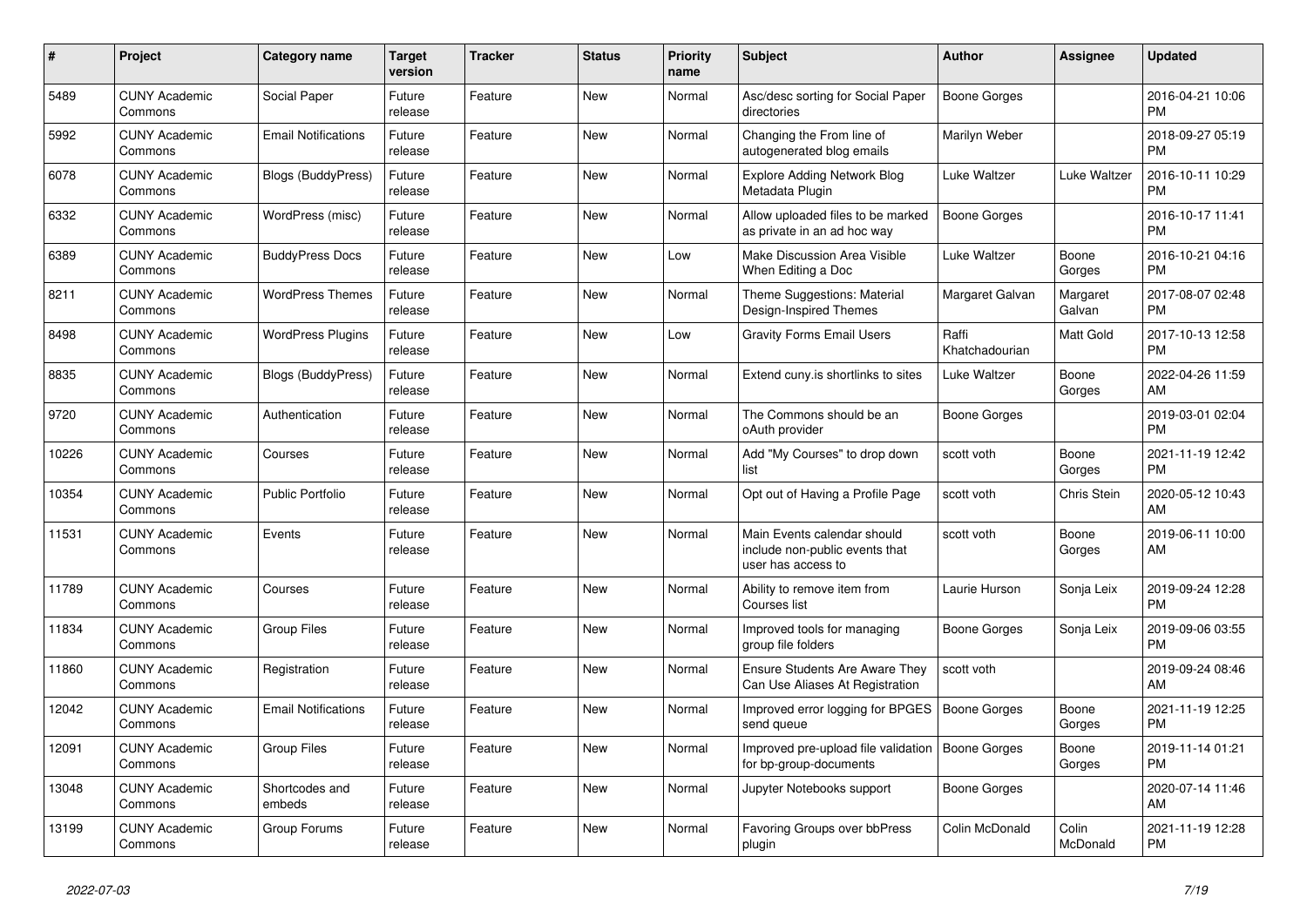| #     | Project                         | <b>Category name</b>       | <b>Target</b><br>version | <b>Tracker</b> | <b>Status</b> | <b>Priority</b><br>name | <b>Subject</b>                                                                             | <b>Author</b>       | <b>Assignee</b>     | <b>Updated</b>                |
|-------|---------------------------------|----------------------------|--------------------------|----------------|---------------|-------------------------|--------------------------------------------------------------------------------------------|---------------------|---------------------|-------------------------------|
| 13358 | <b>CUNY Academic</b><br>Commons | Group Forums               | Future<br>release        | Feature        | <b>New</b>    | Normal                  | Improved UI for group forum<br>threading settings                                          | <b>Boone Gorges</b> | Raymond<br>Hoh      | 2021-11-19 12:27<br>PM.       |
| 13370 | <b>CUNY Academic</b><br>Commons | Group Library              | Future<br>release        | Feature        | New           | Normal                  | Library bulk deletion and folder<br>editing                                                | Colin McDonald      | Boone<br>Gorges     | 2020-10-13 10:41<br>AM        |
| 13466 | <b>CUNY Academic</b><br>Commons | Cavalcade                  | Future<br>release        | Feature        | New           | Normal                  | Automated cleanup for duplicate<br>Cavalcade tasks                                         | Boone Gorges        | Boone<br>Gorges     | 2020-10-13 05:24<br><b>PM</b> |
| 13650 | <b>CUNY Academic</b><br>Commons | Group Library              | Future<br>release        | Feature        | New           | Normal                  | Forum Attachments in Group<br>Library                                                      | Laurie Hurson       |                     | 2021-11-19 12:30<br><b>PM</b> |
| 13835 | <b>CUNY Academic</b><br>Commons | WordPress (misc)           | Future<br>release        | Feature        | New           | Normal                  | Allow OneSearch widget to have<br>'CUNY' as campus                                         | Boone Gorges        | Boone<br>Gorges     | 2021-11-19 12:39<br><b>PM</b> |
| 14184 | <b>CUNY Academic</b><br>Commons | <b>Public Portfolio</b>    | Future<br>release        | Feature        | New           | Normal                  | Centralized mechanism for storing<br>Campus affiliations                                   | <b>Boone Gorges</b> | Boone<br>Gorges     | 2022-01-04 11:35<br>AM.       |
| 14309 | <b>CUNY Academic</b><br>Commons | Group Library              | Future<br>release        | Feature        | New           | Normal                  | Better handling of<br>bp_group_document file download<br>attempts when file is not present | <b>Boone Gorges</b> | Boone<br>Gorges     | 2021-11-19 12:28<br>PM.       |
| 14787 | <b>CUNY Academic</b><br>Commons | Plugin Packages            | Future<br>release        | Feature        | New           | Normal                  | Creating a "Design" plugin<br>package                                                      | Laurie Hurson       | scott voth          | 2022-04-27 04:56<br>PM.       |
| 58    | <b>CUNY Academic</b><br>Commons | <b>BuddyPress</b> (misc)   | Future<br>release        | Feature        | Assigned      | Low                     | Make member search sortable by<br>last name                                                | Roberta Brody       | Boone<br>Gorges     | 2010-08-26 02:38<br>PM.       |
| 287   | <b>CUNY Academic</b><br>Commons | WordPress (misc)           | Future<br>release        | Feature        | Assigned      | Normal                  | Create troubleshooting tool for<br>account sign-up                                         | <b>Matt Gold</b>    | Boone<br>Gorges     | 2015-11-09 06:17<br><b>PM</b> |
| 310   | <b>CUNY Academic</b><br>Commons | BuddyPress (misc)          | Future<br>release        | Feature        | Assigned      | Low                     | <b>Friend Request Email</b>                                                                | Matt Gold           | Samantha<br>Raddatz | 2015-11-09 05:08<br><b>PM</b> |
| 333   | <b>CUNY Academic</b><br>Commons | <b>Email Notifications</b> | Future<br>release        | Feature        | Assigned      | Low                     | Delay Forum Notification Email<br>Delivery Until After Editing Period<br>Ends              | <b>Matt Gold</b>    | Raymond<br>Hoh      | 2015-11-09 06:01<br><b>PM</b> |
| 365   | <b>CUNY Academic</b><br>Commons | WordPress (misc)           | Future<br>release        | Feature        | Assigned      | Normal                  | <b>Create Mouseover Tooltips</b><br>throughout Site                                        | Matt Gold           | Chris Stein         | 2015-11-09 06:18<br>PM.       |
| 370   | <b>CUNY Academic</b><br>Commons | Registration               | Future<br>release        | Feature        | Assigned      | High                    | <b>Guest Accounts</b>                                                                      | Matt Gold           | Matt Gold           | 2015-04-09 09:33<br><b>PM</b> |
| 377   | <b>CUNY Academic</b><br>Commons | <b>BuddyPress</b> (misc)   | Future<br>release        | Feature        | Assigned      | Normal                  | Like buttons                                                                               | Matt Gold           | Boone<br>Gorges     | 2010-11-16 05:13<br><b>PM</b> |
| 412   | <b>CUNY Academic</b><br>Commons | <b>WordPress Themes</b>    | Future<br>release        | Feature        | Assigned      | Normal                  | <b>Featured Themes</b>                                                                     | Matt Gold           | Dominic<br>Giglio   | 2015-01-05 08:44<br><b>PM</b> |
| 435   | <b>CUNY Academic</b><br>Commons | BuddyPress (misc)          | Future<br>release        | Feature        | Assigned      | Normal                  | Include Avatar Images in Forum<br><b>Post Notification Emails</b>                          | <b>Matt Gold</b>    | Boone<br>Gorges     | 2010-12-08 12:40<br>PM        |
| 481   | <b>CUNY Academic</b><br>Commons | Groups (misc)              | Future<br>release        | Feature        | Assigned      | Normal                  | ability to archive inactive groups<br>and blogs                                            | Michael Mandiberg   | Samantha<br>Raddatz | 2015-11-09 05:56<br><b>PM</b> |
| 497   | <b>CUNY Academic</b><br>Commons | <b>WordPress Plugins</b>   | Future<br>release        | Feature        | Assigned      | Normal                  | Drag and Drop Ordering on<br>Gallery Post Plugin                                           | Matt Gold           | Ron Rennick         | 2015-11-09 06:18<br><b>PM</b> |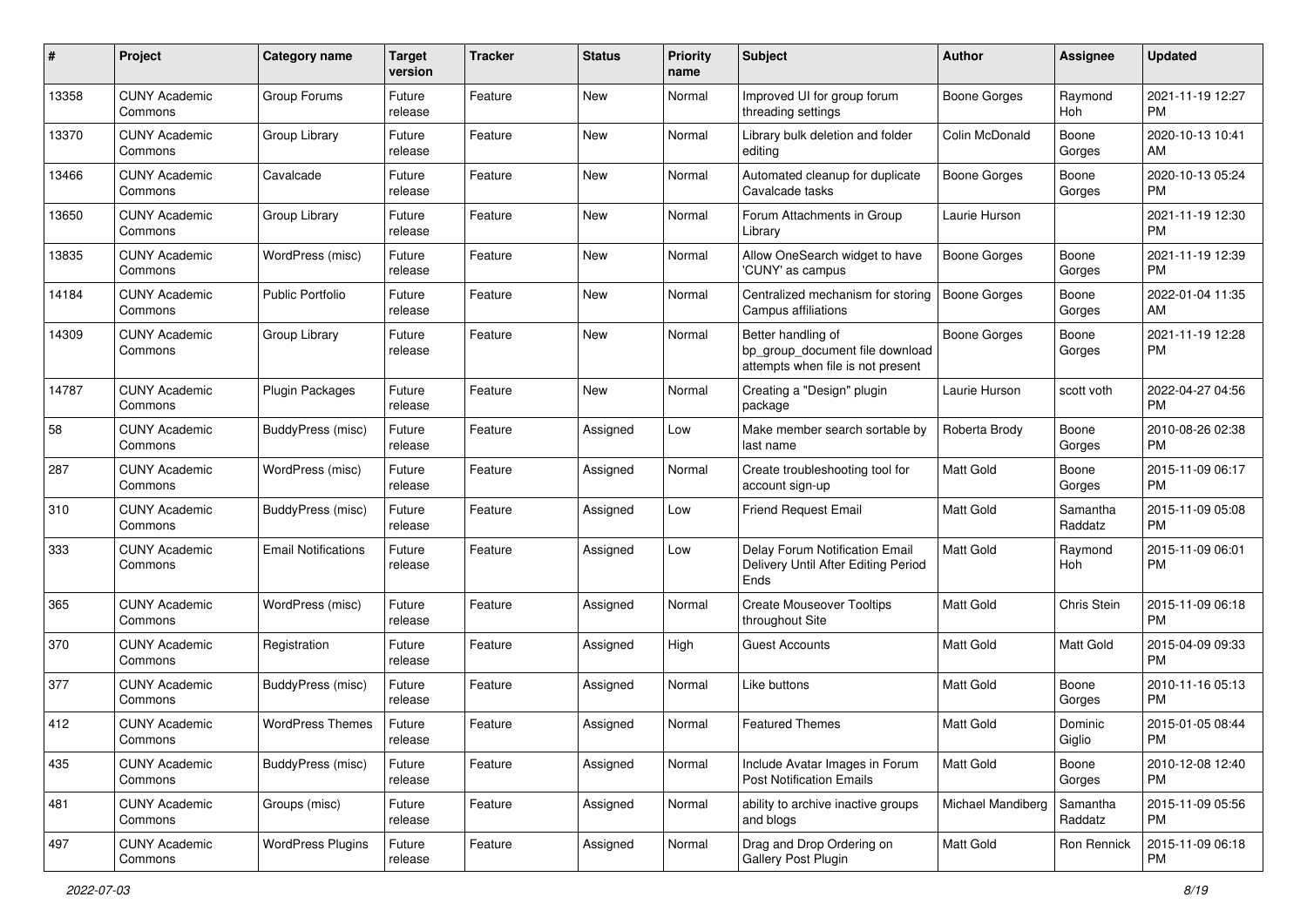| #    | Project                         | <b>Category name</b>     | <b>Target</b><br>version | <b>Tracker</b> | <b>Status</b> | Priority<br>name | <b>Subject</b>                                                               | <b>Author</b>       | <b>Assignee</b>     | <b>Updated</b>                |
|------|---------------------------------|--------------------------|--------------------------|----------------|---------------|------------------|------------------------------------------------------------------------------|---------------------|---------------------|-------------------------------|
| 500  | <b>CUNY Academic</b><br>Commons | BuddyPress (misc)        | Future<br>release        | Feature        | Assigned      | Normal           | <b>Export Group Data</b>                                                     | <b>Matt Gold</b>    | Boone<br>Gorges     | 2010-12-19 12:09<br>PM.       |
| 519  | <b>CUNY Academic</b><br>Commons | <b>BuddyPress Docs</b>   | Future<br>release        | Feature        | Assigned      | Low              | TOC for individual docs - for new<br>BP "wiki-like" plugin                   | scott voth          | Boone<br>Gorges     | 2015-11-09 05:54<br>PM.       |
| 554  | <b>CUNY Academic</b><br>Commons | BuddyPress (misc)        | Future<br>release        | Feature        | Assigned      | Normal           | Add Trackback notifications to<br>site-wide activity feed                    | Matt Gold           | Boone<br>Gorges     | 2015-11-09 06:19<br>PM.       |
| 585  | <b>CUNY Academic</b><br>Commons | Group Forums             | Future<br>release        | Feature        | Assigned      | Normal           | Merge Forum Topics                                                           | Sarah Morgano       | Boone<br>Gorges     | 2011-07-06 04:11<br>PM        |
| 599  | <b>CUNY Academic</b><br>Commons | BuddyPress (misc)        | Future<br>release        | Feature        | Assigned      | Normal           | Consider adding rating plugins for<br><b>BuddyPress/BBPress</b>              | <b>Matt Gold</b>    | Boone<br>Gorges     | 2011-08-22 06:50<br><b>PM</b> |
| 618  | <b>CUNY Academic</b><br>Commons | <b>BuddyPress Docs</b>   | Future<br>release        | Feature        | Assigned      | Normal           | BuddyPress Docs: export formats                                              | <b>Boone Gorges</b> | Boone<br>Gorges     | 2015-11-09 05:38<br>PM.       |
| 635  | <b>CUNY Academic</b><br>Commons | BuddyPress (misc)        | Future<br>release        | Feature        | Assigned      | Normal           | Big Blue Button -<br>Videoconferencing in Groups and<br><b>Blogs</b>         | Matt Gold           | Boone<br>Gorges     | 2011-03-14 03:24<br>PM        |
| 653  | <b>CUNY Academic</b><br>Commons | Group Blogs              | Future<br>release        | Feature        | Assigned      | Normal           | Redesign Integration of Groups<br>and Blogs                                  | Matt Gold           | Samantha<br>Raddatz | 2015-11-09 05:40<br><b>PM</b> |
| 658  | <b>CUNY Academic</b><br>Commons | <b>WordPress Plugins</b> | Future<br>release        | Feature        | Assigned      | Normal           | Rebulid Sitewide Tag Suggestion                                              | Matt Gold           | Boone<br>Gorges     | 2015-01-05 08:47<br>PM.       |
| 940  | <b>CUNY Academic</b><br>Commons | Redmine                  | Future<br>release        | Feature        | Assigned      | Low              | Communication with users after<br>releases                                   | Matt Gold           | Dominic<br>Giglio   | 2012-09-09 04:36<br><b>PM</b> |
| 1105 | <b>CUNY Academic</b><br>Commons | WordPress (misc)         | Future<br>release        | Feature        | Assigned      | Normal           | Rephrase Blog Privacy Options                                                | <b>Matt Gold</b>    | Samantha<br>Raddatz | 2015-11-09 06:19<br>PM.       |
| 1165 | <b>CUNY Academic</b><br>Commons | <b>Email Invitations</b> | Future<br>release        | Feature        | Assigned      | Low              | Allow saved lists of invitees under<br>Send Invites                          | Boone Gorges        | Boone<br>Gorges     | 2015-11-09 06:03<br>PM.       |
| 1192 | <b>CUNY Academic</b><br>Commons | <b>Group Files</b>       | Future<br>release        | Feature        | Assigned      | Low              | When posting group files, allow<br>users to add a category without<br>saving | Matt Gold           | Raymond<br>Hoh      | 2015-11-09 05:53<br>PM.       |
| 1417 | <b>CUNY Academic</b><br>Commons | <b>BuddyPress Docs</b>   | Future<br>release        | Feature        | Assigned      | Low              | <b>Bulk actions for BuddyPress Docs</b>                                      | <b>Boone Gorges</b> | Boone<br>Gorges     | 2016-10-17 10:41<br>PM.       |
| 1422 | <b>CUNY Academic</b><br>Commons | <b>BuddyPress Docs</b>   | Future<br>release        | Feature        | Assigned      | Normal           | Make "created Doc" activity icons<br>non-mini                                | <b>Boone Gorges</b> | Boone<br>Gorges     | 2015-11-09 05:48<br>PM.       |
| 1423 | <b>CUNY Academic</b><br>Commons | <b>BuddyPress (misc)</b> | Future<br>release        | Feature        | Assigned      | Low              | Show an avatar for pingback<br>comment activity items                        | Boone Gorges        | <b>Tahir Butt</b>   | 2016-10-24 12:03<br>PM        |
| 1460 | <b>CUNY Academic</b><br>Commons | Analytics                | Future<br>release        | Feature        | Assigned      | Normal           | <b>Update System Report</b>                                                  | <b>Brian Foote</b>  | Boone<br>Gorges     | 2015-11-09 06:13<br>PM.       |
| 1508 | <b>CUNY Academic</b><br>Commons | WordPress (misc)         | Future<br>release        | Feature        | Assigned      | Normal           | Share login cookies across<br>mapped domains                                 | Boone Gorges        | Boone<br>Gorges     | 2012-07-02 12:12<br><b>PM</b> |
| 1562 | <b>CUNY Academic</b><br>Commons | <b>WordPress Plugins</b> | Future<br>release        | Feature        | Assigned      | Low              | Play with NYT Collaborative<br>Authoring Tool                                | Matt Gold           | Boone<br>Gorges     | 2015-01-05 08:47<br><b>PM</b> |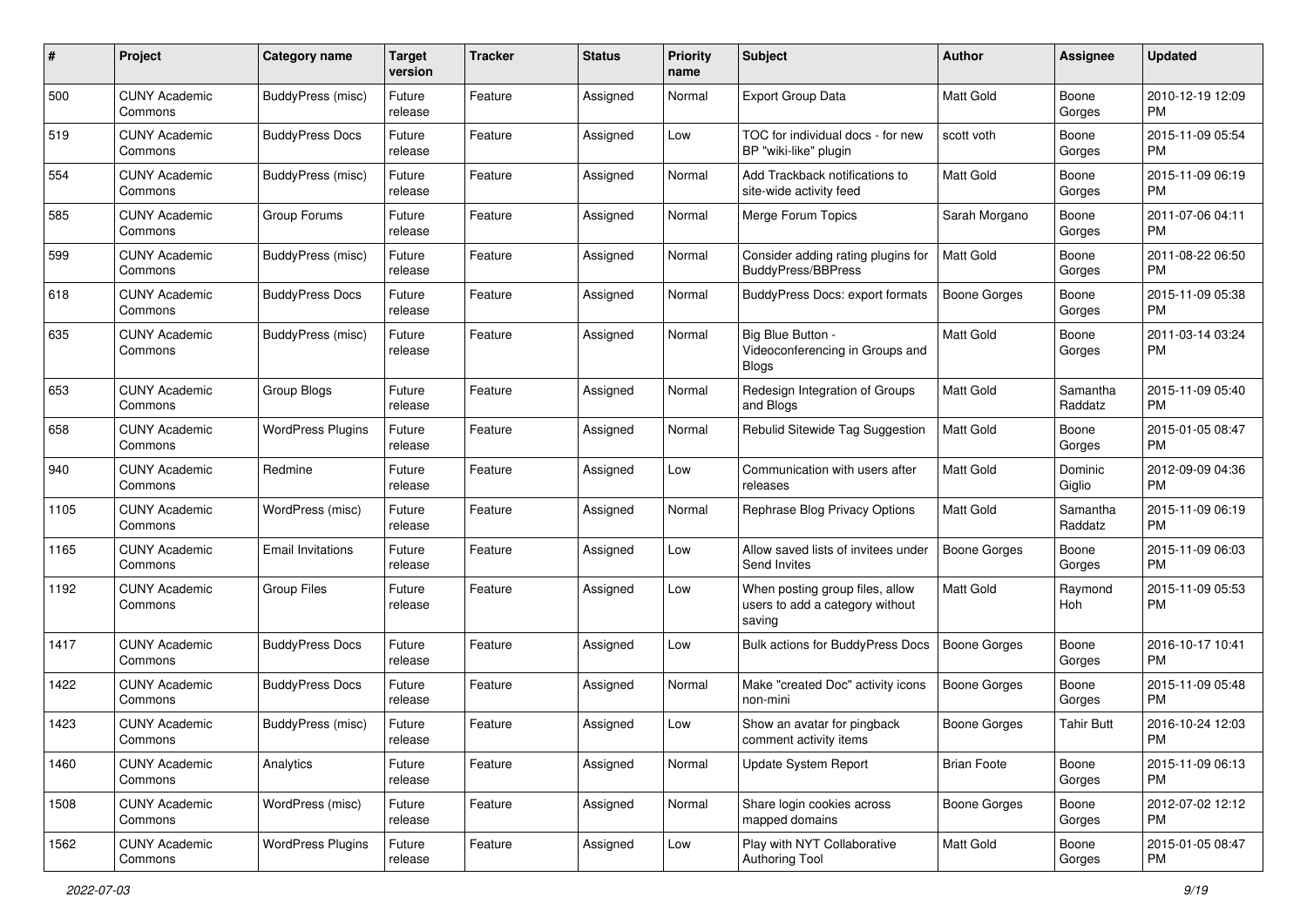| $\pmb{\#}$ | <b>Project</b>                  | <b>Category name</b>     | <b>Target</b><br>version | <b>Tracker</b> | <b>Status</b> | <b>Priority</b><br>name | <b>Subject</b>                                                        | <b>Author</b>    | Assignee          | <b>Updated</b>                |
|------------|---------------------------------|--------------------------|--------------------------|----------------|---------------|-------------------------|-----------------------------------------------------------------------|------------------|-------------------|-------------------------------|
| 1744       | <b>CUNY Academic</b><br>Commons | <b>BuddyPress Docs</b>   | Future<br>release        | Feature        | Assigned      | Normal                  | Spreadsheet-style Docs                                                | Boone Gorges     | Boone<br>Gorges   | 2015-11-09 06:13<br><b>PM</b> |
| 1888       | <b>CUNY Academic</b><br>Commons | Home Page                | Future<br>release        | Feature        | Assigned      | Normal                  | Refactor BP MPO Activity Filter to<br>support proper pagination       | Sarah Morgano    | Boone<br>Gorges   | 2014-05-01 07:11<br><b>PM</b> |
| 1983       | <b>CUNY Academic</b><br>Commons | Home Page                | Future<br>release        | Feature        | Assigned      | Low                     | Media Library integration with<br><b>Featured Content plugin</b>      | Boone Gorges     | Dominic<br>Giglio | 2014-03-17 10:34<br>AM        |
| 2013       | <b>CUNY Academic</b><br>Commons | <b>Public Portfolio</b>  | Future<br>release        | Feature        | Assigned      | Low                     | Have Profile Privacy Options show<br>up only for filled-in fields     | Matt Gold        | Boone<br>Gorges   | 2015-11-09 06:09<br><b>PM</b> |
| 2223       | <b>CUNY Academic</b><br>Commons | <b>WordPress Plugins</b> | Future<br>release        | Feature        | Assigned      | Low                     | Add Participad to the CUNY<br><b>Academic Commons</b>                 | Matt Gold        | Boone<br>Gorges   | 2014-09-17 10:03<br><b>PM</b> |
| 2325       | <b>CUNY Academic</b><br>Commons | BuddyPress (misc)        | Future<br>release        | Feature        | Assigned      | Low                     | Profile should have separate fields<br>for first/last names           | local admin      | Boone<br>Gorges   | 2015-11-09 06:09<br><b>PM</b> |
| 2523       | <b>CUNY Academic</b><br>Commons | <b>BuddyPress Docs</b>   | Future<br>release        | Feature        | Assigned      | Normal                  | Allow Users to Upload Images to<br><b>BP</b> Docs                     | <b>Matt Gold</b> | Boone<br>Gorges   | 2015-11-09 06:14<br><b>PM</b> |
| 2610       | <b>CUNY Academic</b><br>Commons | Group Invitations        | Future<br>release        | Feature        | Assigned      | Low                     | Request: Custom invitation<br>message to group invites                | local admin      | Boone<br>Gorges   | 2015-11-09 06:13<br><b>PM</b> |
| 2754       | <b>CUNY Academic</b><br>Commons | Design                   | Future<br>release        | Feature        | Assigned      | Normal                  | Determine strategy for CAC logo<br>handling in top header             | Micki Kaufman    | Chris Stein       | 2015-01-05 08:53<br><b>PM</b> |
| 2832       | <b>CUNY Academic</b><br>Commons | <b>Public Portfolio</b>  | Future<br>release        | Feature        | Assigned      | Normal                  | Improve interface for (not)<br>auto-linking profile fields            | Boone Gorges     | Chris Stein       | 2015-01-05 08:52<br><b>PM</b> |
| 2881       | <b>CUNY Academic</b><br>Commons | <b>Public Portfolio</b>  | Future<br>release        | Feature        | Assigned      | Normal                  | Redesign the UX for Profiles                                          | Chris Stein      | Chris Stein       | 2016-10-13 12:45<br><b>PM</b> |
| 3002       | <b>CUNY Academic</b><br>Commons | Search                   | Future<br>release        | Feature        | Assigned      | Normal                  | Overhaul CAC search by using<br>external search appliance             | Boone Gorges     | Boone<br>Gorges   | 2020-07-15 03:05<br><b>PM</b> |
| 3042       | <b>CUNY Academic</b><br>Commons | <b>Public Portfolio</b>  | Future<br>release        | Feature        | Assigned      | Normal                  | Browsing member interests                                             | <b>Matt Gold</b> | Boone<br>Gorges   | 2015-03-21 09:04<br><b>PM</b> |
| 3080       | <b>CUNY Academic</b><br>Commons | <b>Group Files</b>       | Future<br>release        | Feature        | Assigned      | Low                     | Create a system to keep track of<br>file changes                      | <b>Matt Gold</b> | Boone<br>Gorges   | 2014-02-26 10:04<br><b>PM</b> |
| 3090       | <b>CUNY Academic</b><br>Commons | Twitter page             | Future<br>release        | Feature        | Assigned      | Normal                  | Prevent Retweets from showing<br>up on Commons twitter page           | Matt Gold        | Tahir Butt        | 2016-10-24 11:31<br>AM        |
| 3192       | <b>CUNY Academic</b><br>Commons | Group Forums             | Future<br>release        | Feature        | Assigned      | Normal                  | Customizable forum views for<br>bbPress 2.x group forums              | Boone Gorges     | Raymond<br>Hoh    | 2015-11-09 12:47<br><b>PM</b> |
| 3193       | <b>CUNY Academic</b><br>Commons | Group Forums             | Future<br>release        | Feature        | Assigned      | Normal                  | bbPress 2.x dynamic roles and<br><b>RBE</b>                           | Boone Gorges     | Boone<br>Gorges   | 2014-09-30 01:30<br><b>PM</b> |
| 3220       | <b>CUNY Academic</b><br>Commons | <b>Public Portfolio</b>  | Future<br>release        | Feature        | Assigned      | Normal                  | Add indent/outdent option to<br>Formatting Buttons on Profile<br>Page | Matt Gold        | Boone<br>Gorges   | 2014-05-21 10:39<br><b>PM</b> |
| 3308       | <b>CUNY Academic</b><br>Commons | Group Invitations        | Future<br>release        | Feature        | Assigned      | Normal                  | Allow members to rescind group<br>invitations                         | <b>Matt Gold</b> | Boone<br>Gorges   | 2015-04-01 08:53<br><b>PM</b> |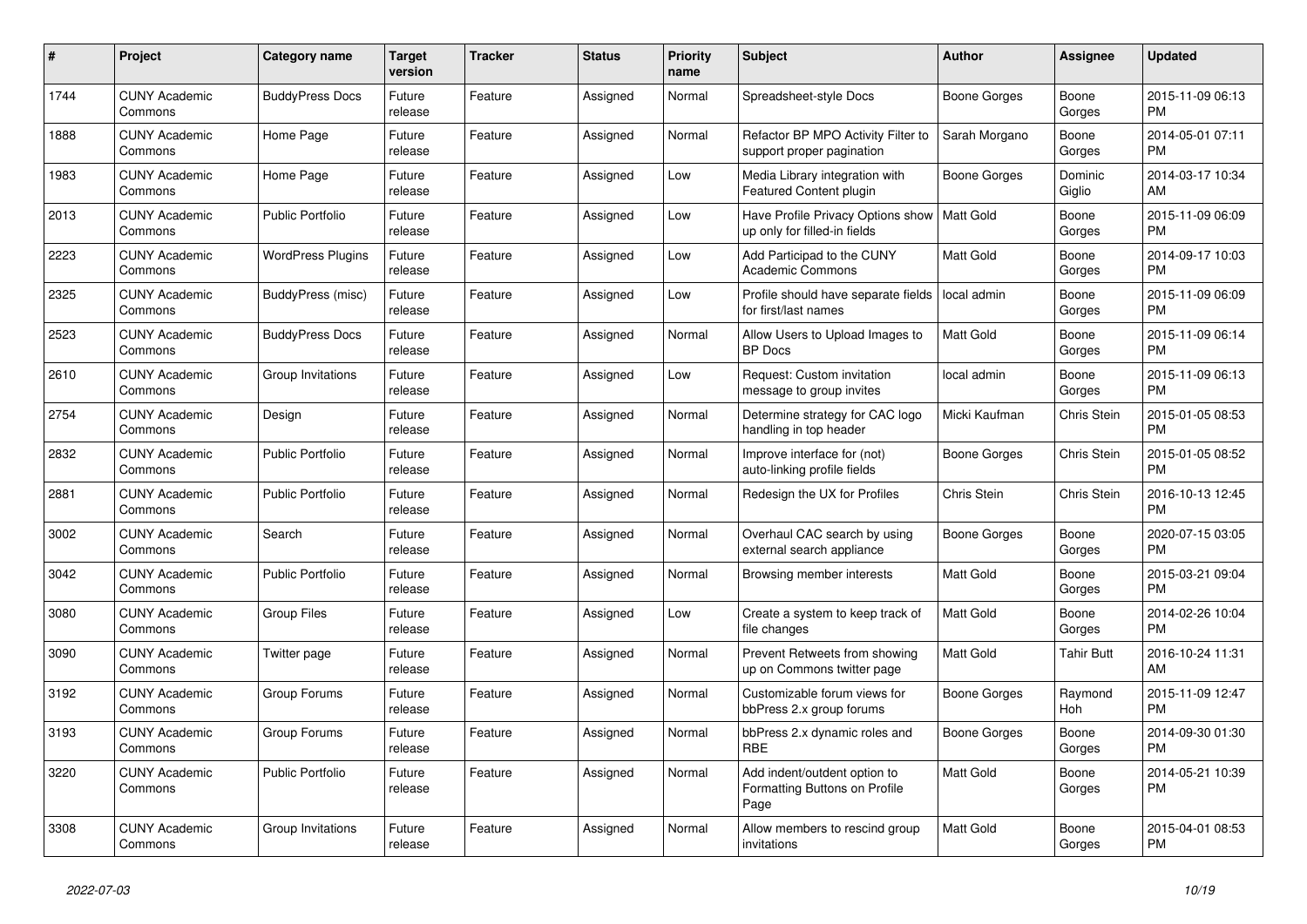| #    | <b>Project</b>                  | Category name           | <b>Target</b><br>version | <b>Tracker</b> | <b>Status</b> | <b>Priority</b><br>name | <b>Subject</b>                                                             | <b>Author</b>    | Assignee            | <b>Updated</b>                |
|------|---------------------------------|-------------------------|--------------------------|----------------|---------------|-------------------------|----------------------------------------------------------------------------|------------------|---------------------|-------------------------------|
| 3330 | <b>CUNY Academic</b><br>Commons | My Commons              | Future<br>release        | Feature        | Assigned      | Normal                  | "Commons Information" tool                                                 | Boone Gorges     | Chris Stein         | 2014-09-22 08:46<br><b>PM</b> |
| 3354 | <b>CUNY Academic</b><br>Commons | <b>Group Files</b>      | Future<br>release        | Feature        | Assigned      | Low                     | Allow Group Download of Multiple<br><b>Selected Files</b>                  | <b>Matt Gold</b> | <b>Chris Stein</b>  | 2014-08-01 08:50<br>AM        |
| 3458 | <b>CUNY Academic</b><br>Commons | Groups (misc)           | Future<br>release        | Feature        | Assigned      | Normal                  | Filter Members of Group by<br>Campus                                       | Michael Smith    | Samantha<br>Raddatz | 2014-09-26 08:32<br><b>PM</b> |
| 3473 | <b>CUNY Academic</b><br>Commons | <b>User Experience</b>  | Future<br>release        | Feature        | Assigned      | Normal                  | Commons profile: Add help info<br>about "Positions" replacing "title"      | Keith Miyake     | Samantha<br>Raddatz | 2015-11-09 02:28<br><b>PM</b> |
| 3475 | <b>CUNY Academic</b><br>Commons | Events                  | Future<br>release        | Feature        | Assigned      | Normal                  | Request to add plugin to<br>streamline room<br>booking/appointment booking | Naomi Barrettara | Boone<br>Gorges     | 2014-12-01 05:14<br><b>PM</b> |
| 3517 | <b>CUNY Academic</b><br>Commons | My Commons              | Future<br>release        | Feature        | Assigned      | Normal                  | Mute/Unmute My Commons<br>updates                                          | <b>Matt Gold</b> | Raymond<br>Hoh      | 2015-11-09 01:19<br><b>PM</b> |
| 3536 | <b>CUNY Academic</b><br>Commons | My Commons              | Future<br>release        | Feature        | Assigned      | Normal                  | Infinite Scroll on My Commons<br>page                                      | <b>Matt Gold</b> | Raymond<br>Hoh      | 2015-04-13 04:42<br><b>PM</b> |
| 3662 | <b>CUNY Academic</b><br>Commons | <b>SEO</b>              | Future<br>release        | Feature        | Assigned      | Normal                  | Duplicate Content/SEO/Google<br>issues                                     | <b>Matt Gold</b> | Raymond<br>Hoh      | 2015-04-13 04:37<br><b>PM</b> |
| 3759 | <b>CUNY Academic</b><br>Commons | WordPress (misc)        | Future<br>release        | Feature        | Assigned      | Normal                  | Review Interface for Adding Users<br>to Blogs                              | Matt Gold        | Boone<br>Gorges     | 2015-03-24 05:52<br><b>PM</b> |
| 3768 | <b>CUNY Academic</b><br>Commons | <b>Public Portfolio</b> | Future<br>release        | Feature        | Assigned      | Normal                  | Institutions/Past positions on<br>public portfolios                        | <b>Matt Gold</b> | Boone<br>Gorges     | 2018-04-23 10:44<br>AM        |
| 3770 | <b>CUNY Academic</b><br>Commons | <b>Public Portfolio</b> | Future<br>release        | Feature        | Assigned      | Normal                  | Improve Layout/Formatting of<br>Positions Area on Public Portfolios        | <b>Matt Gold</b> | Chris Stein         | 2015-04-01 09:17<br><b>PM</b> |
| 4053 | <b>CUNY Academic</b><br>Commons | Events                  | Future<br>release        | Feature        | Assigned      | Normal                  | Create new tab for past events                                             | Matt Gold        | Boone<br>Gorges     | 2015-05-12 02:10<br><b>PM</b> |
| 4238 | <b>CUNY Academic</b><br>Commons | Events                  | Future<br>release        | Feature        | Assigned      | Normal                  | Copy Events to Other Groups?                                               | <b>Matt Gold</b> | Boone<br>Gorges     | 2015-07-02 10:08<br>AM        |
| 4980 | <b>CUNY Academic</b><br>Commons | Home Page               | Future<br>release        | Feature        | Assigned      | Normal                  | CAC Featured Content -- Adding<br>Randomization                            | <b>Matt Gold</b> | Boone<br>Gorges     | 2016-12-12 03:01<br><b>PM</b> |
| 5016 | <b>CUNY Academic</b><br>Commons | Events                  | Future<br>release        | Feature        | Assigned      | Low                     | Allow comments to be posted on<br>events                                   | <b>Matt Gold</b> | Raymond<br>Hoh      | 2019-03-01 02:23<br><b>PM</b> |
| 5225 | <b>CUNY Academic</b><br>Commons | Registration            | Future<br>release        | Feature        | Assigned      | Normal                  | On-boarding Issues                                                         | Luke Waltzer     | Samantha<br>Raddatz | 2016-02-12 02:58<br><b>PM</b> |
| 5234 | <b>CUNY Academic</b><br>Commons | Membership              | Future<br>release        | Feature        | Assigned      | Normal                  | Write Unconfirmed patch for WP                                             | Boone Gorges     | Boone<br>Gorges     | 2016-10-24 11:18<br>AM        |
| 5316 | <b>CUNY Academic</b><br>Commons | User Experience         | Future<br>release        | Feature        | Assigned      | Normal                  | Prompt user email address<br>updates                                       | <b>Matt Gold</b> | Stephen Real        | 2016-12-21 03:30<br><b>PM</b> |
| 5581 | <b>CUNY Academic</b><br>Commons | Analytics               | Future<br>release        | Feature        | Assigned      | Normal                  | Explore alternatives to Google<br>Analytics                                | Matt Gold        | Valerie<br>Townsend | 2020-04-17 03:12<br><b>PM</b> |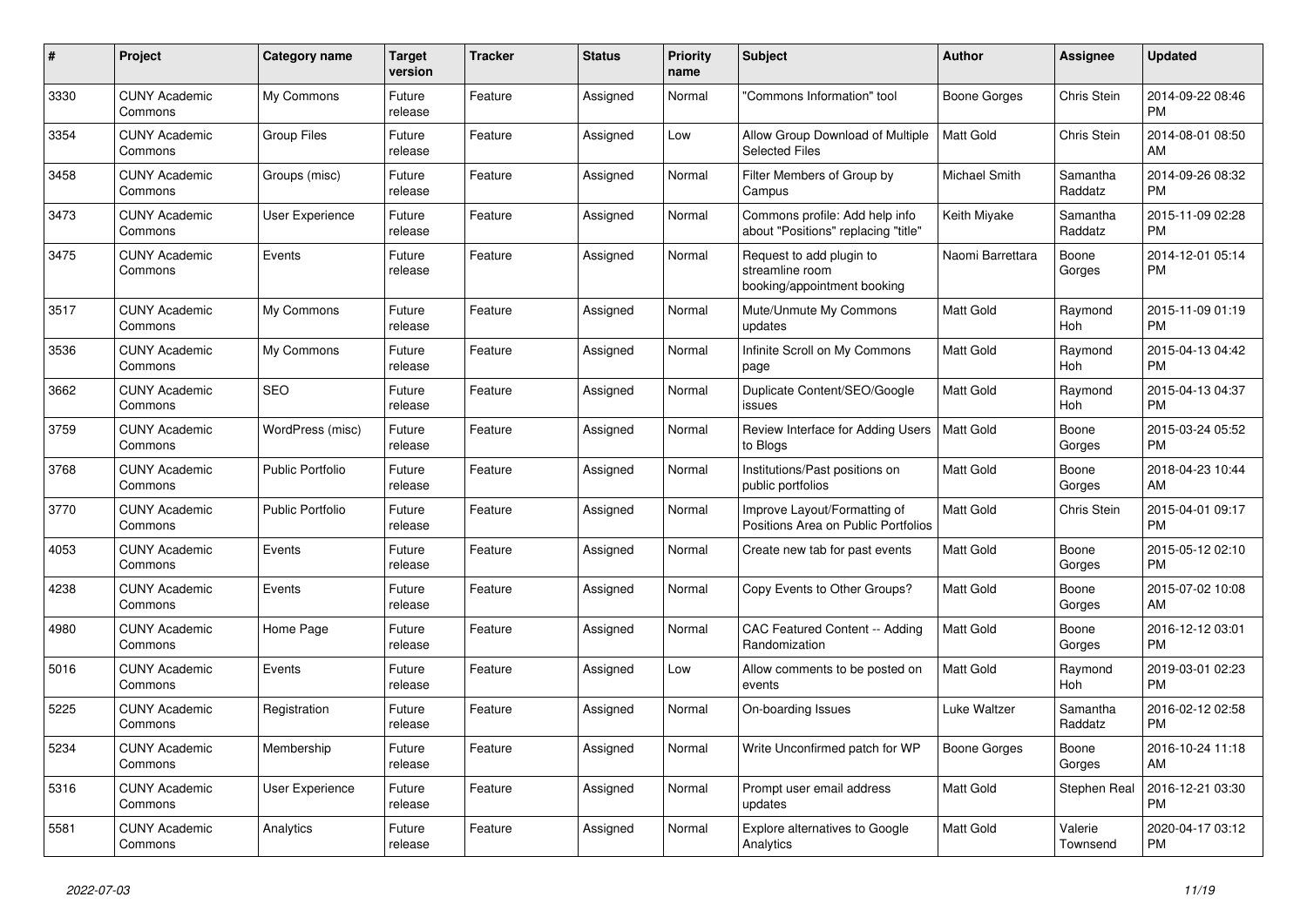| #     | <b>Project</b>                  | Category name              | Target<br>version | <b>Tracker</b> | <b>Status</b>        | <b>Priority</b><br>name | <b>Subject</b>                                                                             | <b>Author</b>     | Assignee            | <b>Updated</b>                |
|-------|---------------------------------|----------------------------|-------------------|----------------|----------------------|-------------------------|--------------------------------------------------------------------------------------------|-------------------|---------------------|-------------------------------|
| 5696  | <b>CUNY Academic</b><br>Commons | Events                     | Future<br>release | Feature        | Assigned             | Normal                  | Events Calendar - display options<br>calendar aggregation                                  | <b>Matt Gold</b>  | Boone<br>Gorges     | 2016-10-13 11:44<br>AM        |
| 5955  | <b>CUNY Academic</b><br>Commons | Outreach                   | Future<br>release | Feature        | Assigned             | Normal                  | Create auto-newsletter for<br>commons members                                              | Matt Gold         | Luke Waltzer        | 2016-08-30 10:34<br>AM        |
| 6426  | <b>CUNY Academic</b><br>Commons | Spam/Spam<br>Prevention    | Future<br>release | Feature        | Assigned             | Normal                  | Force captcha on all comments?                                                             | <b>Matt Gold</b>  | Tahir Butt          | 2016-10-24 02:06<br><b>PM</b> |
| 8836  | <b>CUNY Academic</b><br>Commons | <b>Blogs (BuddyPress)</b>  | Future<br>release | Feature        | Assigned             | Normal                  | Redesign site launch process                                                               | <b>Matt Gold</b>  | Boone<br>Gorges     | 2019-10-03 02:49<br><b>PM</b> |
| 8900  | <b>CUNY Academic</b><br>Commons | Accessibility              | Future<br>release | Feature        | Assigned             | Normal                  | Look into tools to enforce<br>accessibility in WP environment                              | Matt Gold         | Boone<br>Gorges     | 2022-04-26 11:59<br>AM        |
| 8901  | <b>CUNY Academic</b><br>Commons | Accessibility              | Future<br>release | Feature        | Assigned             | Normal                  | Theme analysis for accessibility                                                           | Matt Gold         | Boone<br>Gorges     | 2022-04-26 11:59<br>AM        |
| 9028  | <b>CUNY Academic</b><br>Commons | Onboarding                 | Future<br>release | Feature        | Assigned             | Normal                  | suggest groups to new members<br>during the registration process                           | Matt Gold         | Chris Stein         | 2018-10-24 12:34<br><b>PM</b> |
| 9895  | <b>CUNY Academic</b><br>Commons | Onboarding                 | Future<br>release | Feature        | Assigned             | Normal                  | Add "Accept Invitation"<br>link/button/function to Group<br>and/or Site invitation emails? | Luke Waltzer      | Boone<br>Gorges     | 2018-06-07 12:42<br>PM        |
| 10368 | <b>CUNY Academic</b><br>Commons |                            | Future<br>release | Feature        | Assigned             | Normal                  | Use ORCID data to populate<br>academic profile page                                        | Stephen Francoeur | Boone<br>Gorges     | 2018-09-25 01:53<br><b>PM</b> |
| 10659 | <b>CUNY Academic</b><br>Commons | Group Forums               | Future<br>release | Feature        | Assigned             | Normal                  | Post to multiple groups via email                                                          | <b>Matt Gold</b>  | Raymond<br>Hoh      | 2018-11-15 12:54<br>AM        |
| 15604 | <b>CUNY Academic</b><br>Commons | <b>Email Notifications</b> | Future<br>release | Feature        | Assigned             | Normal                  | Restructure Commons Group<br><b>Digest Email Messages</b>                                  | <b>Matt Gold</b>  | Boone<br>Gorges     | 2022-05-26 10:45<br>AM        |
| 8756  | <b>CUNY Academic</b><br>Commons | Group Blogs                | Future<br>release | Feature        | Hold                 | Normal                  | Connect multiple blogs to one<br>group?                                                    | Matt Gold         | Boone<br>Gorges     | 2017-09-30 10:42<br>AM        |
| 16092 | <b>CUNY Academic</b><br>Commons |                            | Future<br>release | Feature        | Hold                 | Normal                  | Don't show main site in Site<br>search results                                             | Boone Gorges      | Boone<br>Gorges     | 2022-05-17 03:12<br><b>PM</b> |
| 1456  | <b>CUNY Academic</b><br>Commons | Group Invitations          | Future<br>release | Feature        | Reporter<br>Feedback | Low                     | Invite to Group Button from Profile<br>Field                                               | <b>Matt Gold</b>  | Samantha<br>Raddatz | 2015-11-09 05:59<br><b>PM</b> |
| 1544  | <b>CUNY Academic</b><br>Commons | Groups (misc)              | Future<br>release | Feature        | Reporter<br>Feedback | Normal                  | Group Filtering and Sorting                                                                | Matt Gold         | Chris Stein         | 2019-03-01 02:25<br><b>PM</b> |
| 7115  | <b>CUNY Academic</b><br>Commons | Groups (misc)              | Future<br>release | Feature        | Reporter<br>Feedback | Normal                  | make licensing info clear during<br>group creation                                         | <b>Matt Gold</b>  | Raymond<br>Hoh      | 2020-12-08 11:32<br>AM        |
| 9947  | <b>CUNY Academic</b><br>Commons | <b>WordPress Plugins</b>   | Future<br>release | Feature        | Reporter<br>Feedback | Normal                  | Install H5P quiz plugin                                                                    | <b>Matt Gold</b>  | Boone<br>Gorges     | 2018-09-11 11:01<br>AM        |
| 11131 | <b>CUNY Academic</b><br>Commons |                            | Future<br>release | Feature        | Reporter<br>Feedback | Normal                  | <b>Image Annotation Plugins</b>                                                            | Laurie Hurson     |                     | 2019-02-26 11:33<br>AM        |
| 11945 | <b>CUNY Academic</b><br>Commons | Reckoning                  | Future<br>release | Feature        | Reporter<br>Feedback | Normal                  | Add Comments bubble to<br>Reckoning views                                                  | Boone Gorges      | Boone<br>Gorges     | 2019-11-12 05:14<br><b>PM</b> |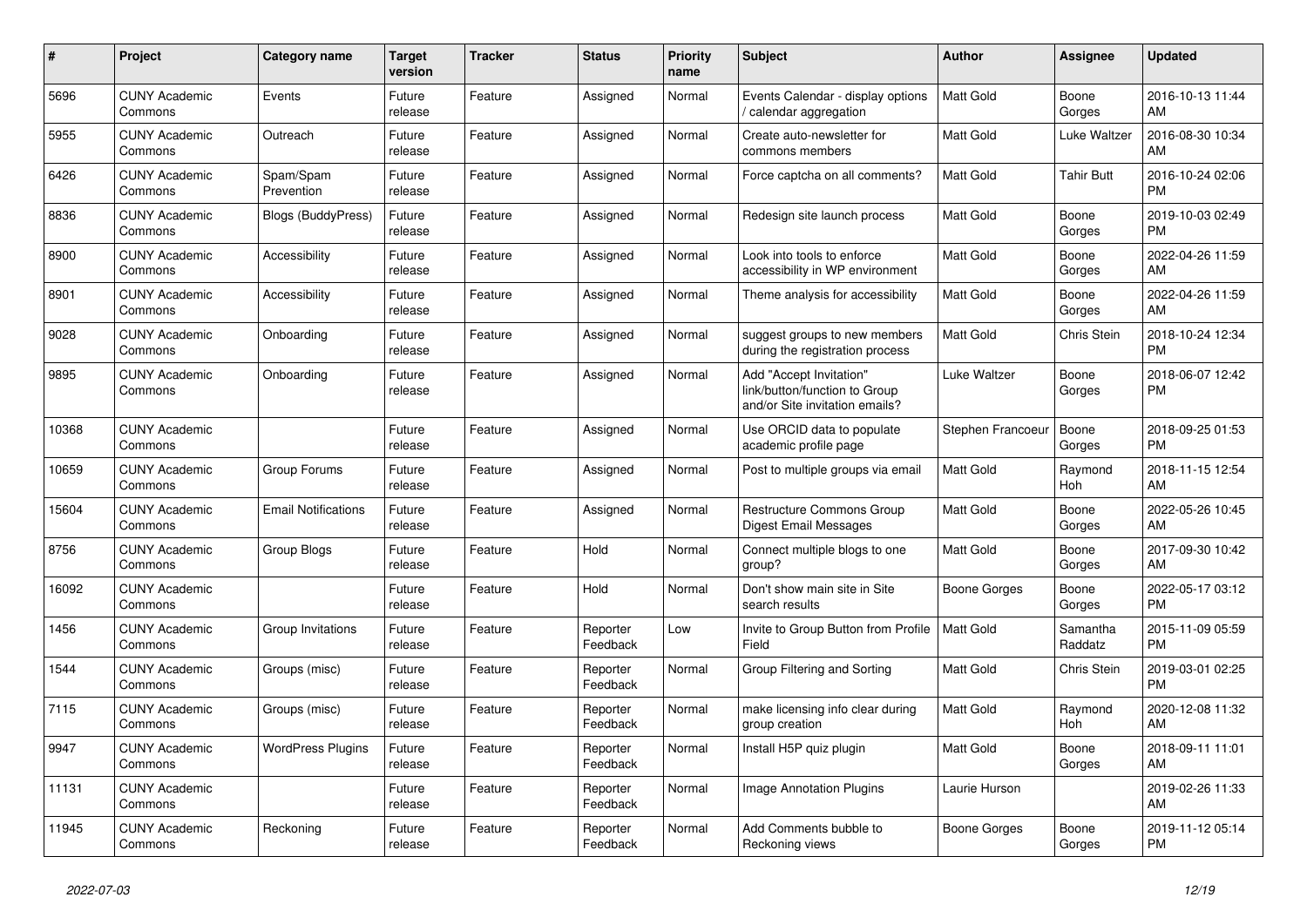| #     | Project                         | <b>Category name</b>           | <b>Target</b><br>version | <b>Tracker</b> | <b>Status</b>        | <b>Priority</b><br>name | Subject                                                                                                                                      | Author                  | Assignee            | <b>Updated</b>                |
|-------|---------------------------------|--------------------------------|--------------------------|----------------|----------------------|-------------------------|----------------------------------------------------------------------------------------------------------------------------------------------|-------------------------|---------------------|-------------------------------|
| 12446 | <b>CUNY Academic</b><br>Commons | Groups (misc)                  | Future<br>release        | Feature        | Reporter<br>Feedback | Normal                  | Toggle default site to group forum<br>posting                                                                                                | Laurie Hurson           | Laurie Hurson       | 2020-03-10 11:57<br>AM        |
| 10380 | <b>CUNY Academic</b><br>Commons | WordPress (misc)               | Future<br>release        | Feature        | In Progress          | Normal                  | Remove blacklisted plugins                                                                                                                   | <b>Boone Gorges</b>     |                     | 2022-04-26 12:00<br><b>PM</b> |
| 3615  | <b>CUNY Academic</b><br>Commons | Redmine                        | Not tracked              | Feature        | New                  | Low                     | Create Redmine issues via email                                                                                                              | Dominic Giglio          | Boone<br>Gorges     | 2017-11-16 11:36<br>AM        |
| 3657  | <b>CUNY Academic</b><br>Commons | WordPress (misc)               | Not tracked              | Feature        | <b>New</b>           | Normal                  | Create alert for GC email<br>addresses                                                                                                       | <b>Matt Gold</b>        | Matt Gold           | 2016-04-14 11:29<br><b>PM</b> |
| 5679  | <b>CUNY Academic</b><br>Commons | Analytics                      | Not tracked              | Feature        | <b>New</b>           | Normal                  | Logged In Users for GA                                                                                                                       | Valerie Townsend        | Valerie<br>Townsend | 2016-06-11 09:49<br>AM        |
| 9420  | <b>CUNY Academic</b><br>Commons | cuny.is                        | Not tracked              | Feature        | <b>New</b>           | Normal                  | Request for http://cuny.is/streams                                                                                                           | Raffi<br>Khatchadourian | Marilyn<br>Weber    | 2018-04-02 10:08<br>AM        |
| 9643  | <b>CUNY Academic</b><br>Commons | Publicity                      | Not tracked              | Feature        | New                  | Normal                  | Create a page on the Commons<br>for logos etc.                                                                                               | Stephen Real            | Stephen Real        | 2018-04-24 10:53<br>AM        |
| 9908  | <b>CUNY Academic</b><br>Commons |                                | Not tracked              | Feature        | <b>New</b>           | Normal                  | Is it possible to send email<br>updates to users (or an email<br>address not on the list) for only a<br>single page AFTER being<br>prompted? | <b>Michael Shields</b>  | scott voth          | 2018-06-11 01:34<br><b>PM</b> |
| 12911 | <b>CUNY Academic</b><br>Commons |                                | Not tracked              | Feature        | New                  | Normal                  | Block access to xmlrpc.php based<br>on User-Agent                                                                                            | <b>Boone Gorges</b>     | Boone<br>Gorges     | 2020-06-09 05:12<br><b>PM</b> |
| 14394 | <b>CUNY Academic</b><br>Commons |                                | Not tracked              | Feature        | New                  | Normal                  | Commons News Site - redesign                                                                                                                 | scott voth              | scott voth          | 2021-09-14 10:46<br>AM        |
| 3230  | <b>CUNY Academic</b><br>Commons | Internal Tools and<br>Workflow | Not tracked              | Feature        | Assigned             | High                    | Scripts for quicker<br>provisioning/updating of<br>development environments                                                                  | Boone Gorges            | Boone<br>Gorges     | 2016-01-26 04:54<br><b>PM</b> |
| 6115  | <b>CUNY Academic</b><br>Commons | Publicity                      | Not tracked              | Feature        | Assigned             | Normal                  | create digital signage for GC                                                                                                                | <b>Matt Gold</b>        | scott voth          | 2016-10-11 10:09<br><b>PM</b> |
| 7828  | <b>CUNY Academic</b><br>Commons |                                | Not tracked              | Feature        | Assigned             | Normal                  | Theme Assessment 2017                                                                                                                        | Margaret Galvan         | Margaret<br>Galvan  | 2017-05-02 10:41<br><b>PM</b> |
| 8837  | <b>CUNY Academic</b><br>Commons |                                | Not tracked              | Feature        | Assigned             | Normal                  | Create a form to request info from<br>people requesting premium<br>themes and plugins                                                        | <b>Matt Gold</b>        | Marilyn<br>Weber    | 2017-11-14 03:35<br><b>PM</b> |
| 8898  | <b>CUNY Academic</b><br>Commons | Social Paper                   | Not tracked              | Feature        | Assigned             | Normal                  | Usage data on docs and social<br>paper                                                                                                       | <b>Matt Gold</b>        | Matt Gold           | 2017-11-16 11:32<br>AM        |
| 8902  | <b>CUNY Academic</b><br>Commons | Design                         | Not tracked              | Feature        | Assigned             | Normal                  | Report back on research on<br><b>BuddyPress themes</b>                                                                                       | Matt Gold               | Michael Smith       | 2017-11-10 12:31<br><b>PM</b> |
| 8976  | <b>CUNY Academic</b><br>Commons | Reply By Email                 | Not tracked              | Feature        | Assigned             | Normal                  | Package RBE new topics posting?   Matt Gold                                                                                                  |                         | Raymond<br>Hoh      | 2017-12-04 02:34<br><b>PM</b> |
| 11517 | <b>CUNY Academic</b><br>Commons |                                | Not tracked              | Feature        | Assigned             | Normal                  | wp-accessibility plugin should not<br>strip 'target=" blank" by default                                                                      | Boone Gorges            | Laurie Hurson       | 2019-09-24 09:57<br>AM        |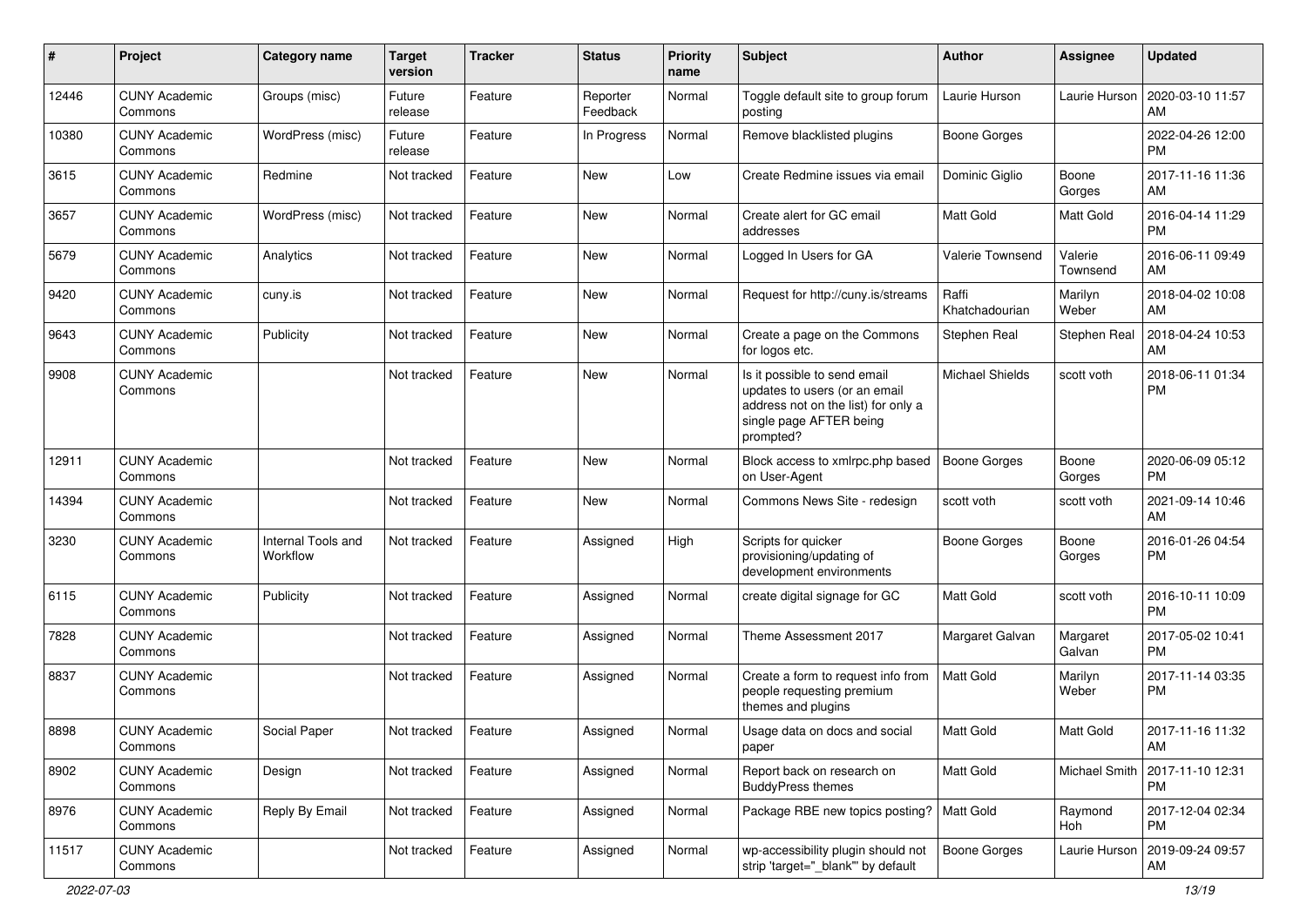| #     | Project                         | <b>Category name</b>     | <b>Target</b><br>version | <b>Tracker</b> | <b>Status</b>        | <b>Priority</b><br>name | <b>Subject</b>                                                    | <b>Author</b>           | Assignee         | <b>Updated</b>                |
|-------|---------------------------------|--------------------------|--------------------------|----------------|----------------------|-------------------------|-------------------------------------------------------------------|-------------------------|------------------|-------------------------------|
| 13912 | <b>CUNY Academic</b><br>Commons |                          | Not tracked              | Feature        | Hold                 | Low                     | posting "missed schedule"                                         | Marilyn Weber           |                  | 2021-02-23 10:46<br>AM        |
| 11077 | <b>CUNY Academic</b><br>Commons | Events                   | Not tracked              | Feature        | Reporter<br>Feedback | Normal                  | Show event category description<br>in event list view             | Raffi<br>Khatchadourian |                  | 2019-02-12 10:38<br><b>PM</b> |
| 15923 | <b>CUNY Academic</b><br>Commons |                          | Not tracked              | Feature        | Reporter<br>Feedback | Normal                  | <b>Bellows Plugin Adjustments</b>                                 | Laurie Hurson           |                  | 2022-04-20 10:10<br>AM        |
| 11496 | <b>CUNY Academic</b><br>Commons | <b>Public Portfolio</b>  | 1.15.2                   | Support        | <b>New</b>           | Normal                  | Replace Twitter Icon on Member<br>Portfolio page                  | scott voth              | Boone<br>Gorges  | 2019-06-06 01:03<br><b>PM</b> |
| 15169 | <b>CUNY Academic</b><br>Commons |                          | 2.0.3                    | Support        | Reporter<br>Feedback | Normal                  | new Prelude website zipfiles for<br>custom theme and other files. | Marilyn Weber           |                  | 2022-06-29 11:32<br>AM        |
| 15655 | <b>CUNY Academic</b><br>Commons |                          | 2.0.3                    | Support        | Reporter<br>Feedback | Normal                  | Event Aggregator plugin?                                          | Marilyn Weber           |                  | 2022-06-29 11:32<br>AM        |
| 15045 | <b>CUNY Academic</b><br>Commons |                          |                          | Support        | New                  | Normal                  | no result for KCeL in the search<br>box on the commons            | Marilyn Weber           |                  | 2021-12-10 11:29<br>AM        |
| 15565 | <b>CUNY Academic</b><br>Commons |                          |                          | Support        | <b>New</b>           | Normal                  | Events - send updates to an email<br>listserv                     | Marilyn Weber           |                  | 2022-03-10 01:06<br><b>PM</b> |
| 15685 | <b>CUNY Academic</b><br>Commons |                          |                          | Support        | New                  | High                    | problem with chrome?                                              | Marilyn Weber           |                  | 2022-04-25 03:40<br><b>PM</b> |
| 15767 | <b>CUNY Academic</b><br>Commons | WordPress (misc)         |                          | Support        | New                  | Normal                  | Site loading slowly                                               | scott voth              | Boone<br>Gorges  | 2022-04-04 08:56<br><b>PM</b> |
| 14784 | <b>CUNY Academic</b><br>Commons |                          |                          | Support        | Reporter<br>Feedback | Normal                  | User report of logo problem when<br>using Customizer theme        | Marilyn Weber           |                  | 2021-09-17 10:25<br>AM        |
| 15260 | <b>CUNY Academic</b><br>Commons |                          |                          | Support        | Reporter<br>Feedback | Normal                  | Diacritical markings   European<br><b>Stages</b>                  | Marilyn Weber           |                  | 2022-02-04 08:16<br>AM        |
| 15370 | <b>CUNY Academic</b><br>Commons |                          |                          | Support        | Reporter<br>Feedback | Normal                  | All-in-One Event Calendar?                                        | Marilyn Weber           |                  | 2022-02-17 11:03<br>AM        |
| 16099 | <b>CUNY Academic</b><br>Commons |                          |                          | Support        | Reporter<br>Feedback | Normal                  | request for Newsletter Glue                                       | Marilyn Weber           |                  | 2022-05-13 12:14<br><b>PM</b> |
| 16110 | <b>CUNY Academic</b><br>Commons |                          |                          | Support        | Reporter<br>Feedback | Normal                  | remove Creative Commons<br>license from pages?                    | Marilyn Weber           | Raymond<br>Hoh   | 2022-05-17 06:11<br><b>PM</b> |
| 13946 | <b>CUNY Academic</b><br>Commons | <b>WordPress Plugins</b> | 2.1.0                    | Support        | Assigned             | Normal                  | Custom Embed handler For<br>OneDrive files                        | scott voth              | Raymond<br>Hoh   | 2022-05-26 10:46<br>AM        |
| 3492  | <b>CUNY Academic</b><br>Commons | <b>WordPress Themes</b>  | Future<br>release        | Support        | Assigned             | Normal                  | Add CBOX theme to the<br>Commons                                  | scott voth              | Raymond<br>Hoh   | 2014-10-08 05:55<br><b>PM</b> |
| 5826  | <b>CUNY Academic</b><br>Commons | <b>WordPress Plugins</b> | Future<br>release        | Support        | Reporter<br>Feedback | Normal                  | <b>Remove Subscription Options</b><br>plugin from directory       | Sarah Morgano           | Sarah<br>Morgano | 2016-10-21 04:14<br><b>PM</b> |
| 9207  | <b>CUNY Academic</b><br>Commons |                          | Future<br>release        | Support        | Reporter<br>Feedback | Normal                  | display dashboards made in<br>Tableau?                            | Marilyn Weber           | Boone<br>Gorges  | 2018-04-10 10:42<br>AM        |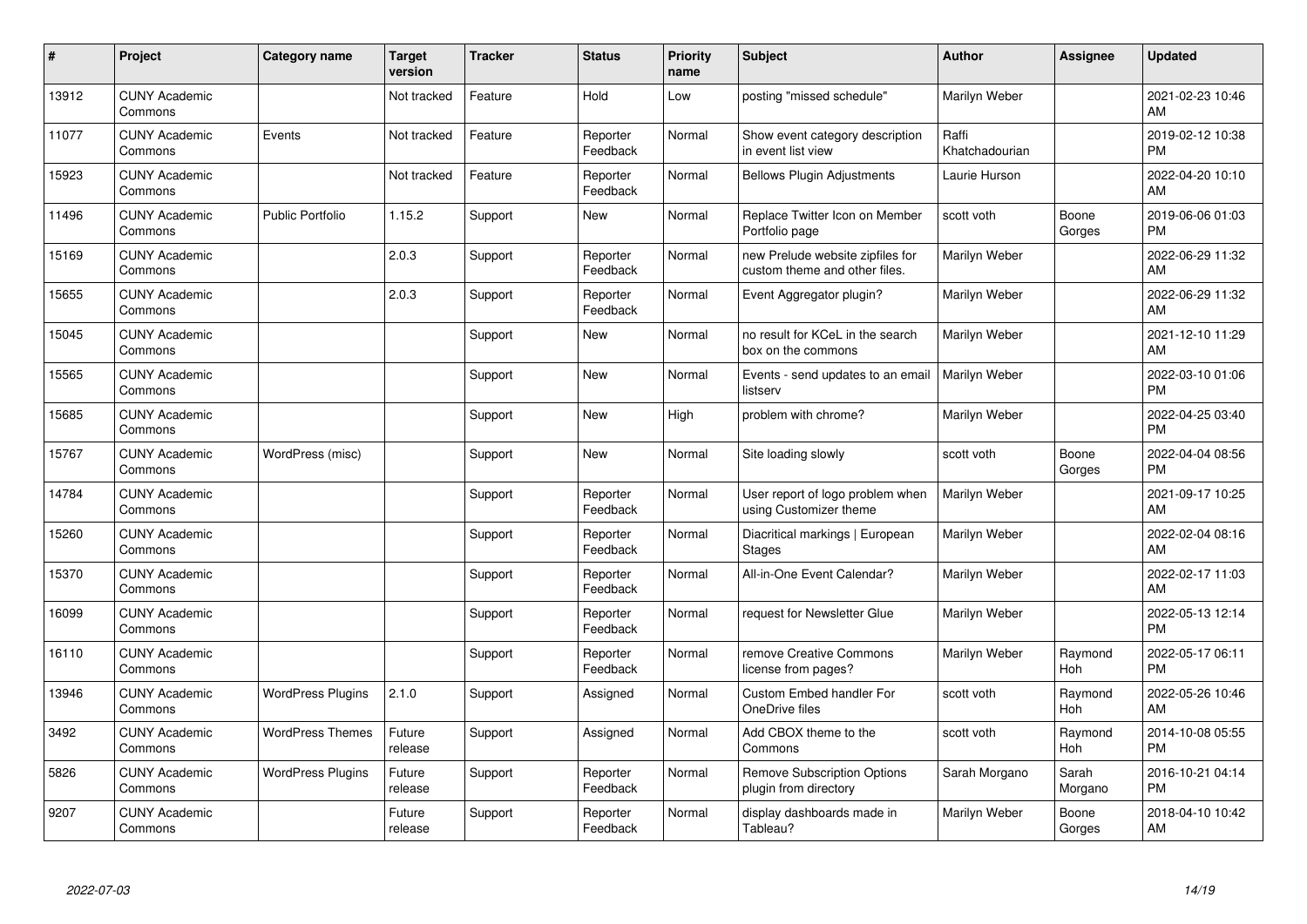| $\pmb{\sharp}$ | <b>Project</b>                  | Category name            | <b>Target</b><br>version | <b>Tracker</b> | <b>Status</b>        | <b>Priority</b><br>name | <b>Subject</b>                                                                     | <b>Author</b>    | Assignee            | <b>Updated</b>                |
|----------------|---------------------------------|--------------------------|--------------------------|----------------|----------------------|-------------------------|------------------------------------------------------------------------------------|------------------|---------------------|-------------------------------|
| 9211           | <b>CUNY Academic</b><br>Commons | <b>WordPress Plugins</b> | Future<br>release        | Support        | Reporter<br>Feedback | Normal                  | Auto-Role Setting in Forum Plugin<br>Causing Some Confusion                        | Luke Waltzer     | Boone<br>Gorges     | 2018-03-13 11:44<br>AM        |
| 11788          | <b>CUNY Academic</b><br>Commons | <b>WordPress Plugins</b> | Future<br>release        | Support        | Reporter<br>Feedback | Normal                  | Plugin Request - Browse Aloud                                                      | scott voth       |                     | 2019-09-24 08:42<br>AM        |
| 8607           | <b>CUNY Academic</b><br>Commons |                          | Not tracked              | Support        | New                  | Normal                  | Paypal?                                                                            | Marilyn Weber    | Matt Gold           | 2018-05-15 01:37<br><b>PM</b> |
| 9729           | <b>CUNY Academic</b><br>Commons | <b>SEO</b>               | Not tracked              | Support        | <b>New</b>           | Normal                  | 503 Errors showing on<br>newlaborforum.cuny.edu                                    | Diane Krauthamer | Raymond<br>Hoh      | 2018-05-22 04:48<br><b>PM</b> |
| 10839          | <b>CUNY Academic</b><br>Commons | About page               | Not tracked              | Support        | New                  | Normal                  | <b>Mission Statement Needs</b><br>Revision                                         | scott voth       | Matt Gold           | 2018-12-26 10:58<br>AM        |
| 11545          | <b>CUNY Academic</b><br>Commons | <b>WordPress Plugins</b> | Not tracked              | Support        | New                  | Normal                  | <b>Twitter searches in WordPress</b>                                               | Gina Cherry      | Matt Gold           | 2019-09-23 01:03<br><b>PM</b> |
| 11624          | <b>CUNY Academic</b><br>Commons | WordPress (misc)         | Not tracked              | Support        | <b>New</b>           | Normal                  | Change pages into posts or swap<br>database for a Commons site?                    | Stephen Klein    | Raymond<br>Hoh      | 2019-07-09 11:04<br>AM        |
| 11883          | <b>CUNY Academic</b><br>Commons | Help/Codex               | Not tracked              | Support        | <b>New</b>           | Normal                  | Need Embedding Help Page<br>Update (Tableau)                                       | Anthony Wheeler  | scott voth          | 2019-09-24 08:49<br>AM        |
| 12247          | <b>CUNY Academic</b><br>Commons | Publicity                | Not tracked              | Support        | New                  | Normal                  | <b>Screenshot of First Commons</b><br>Homepage                                     | scott voth       | scott voth          | 2020-01-14 12:08<br><b>PM</b> |
| 12328          | <b>CUNY Academic</b><br>Commons |                          | Not tracked              | Support        | New                  | Normal                  | Sign up Code for Non-CUNY<br>Faculty                                               | Laurie Hurson    |                     | 2020-01-28 10:25<br>AM        |
| 12352          | <b>CUNY Academic</b><br>Commons |                          | Not tracked              | Support        | <b>New</b>           | Normal                  | "posts list" page builder block<br>option                                          | Marilyn Weber    |                     | 2020-02-03 01:29<br><b>PM</b> |
| 12382          | <b>CUNY Academic</b><br>Commons | Membership               | Not tracked              | Support        | New                  | Normal                  | Email request change                                                               | Marilyn Weber    | Marilyn<br>Weber    | 2020-02-06 12:56<br><b>PM</b> |
| 13286          | <b>CUNY Academic</b><br>Commons |                          | Not tracked              | Support        | New                  | Normal                  | problem connecting with<br>WordPress app                                           | Marilyn Weber    | Raymond<br>Hoh      | 2020-09-08 11:16<br>AM        |
| 14911          | <b>CUNY Academic</b><br>Commons | <b>WordPress Themes</b>  | Not tracked              | Support        | <b>New</b>           | Normal                  | Twentytwentyone theme                                                              | Marilyn Weber    |                     | 2021-10-28 10:37<br>AM        |
| 15816          | <b>CUNY Academic</b><br>Commons |                          | Not tracked              | Support        | <b>New</b>           | Normal                  | slow loading at SPS                                                                | Marilyn Weber    |                     | 2022-04-05 01:26<br><b>PM</b> |
| 636            | <b>CUNY Academic</b><br>Commons | WordPress (misc)         | Not tracked              | Support        | Assigned             | Normal                  | Create Lynda.com-like Table of<br>Contents for Prospective Tutorial<br>Screencasts | <b>Matt Gold</b> | scott voth          | 2016-02-23 03:12<br><b>PM</b> |
| 2175           | <b>CUNY Academic</b><br>Commons | WordPress (misc)         | Not tracked              | Support        | Assigned             | Normal                  | Subscibe 2 vs. Jetpack<br>subscription options                                     | local admin      | Matt Gold           | 2016-01-26 04:58<br><b>PM</b> |
| 4070           | <b>CUNY Academic</b><br>Commons | Analytics                | Not tracked              | Support        | Assigned             | Normal                  | Request for JITP site analytics                                                    | <b>Matt Gold</b> | Seth Persons        | 2016-02-23 03:09<br><b>PM</b> |
| 4986           | <b>CUNY Academic</b><br>Commons | ZenDesk                  | Not tracked              | Support        | Assigned             | Normal                  | Prepare documentation for<br>Zendesk re web widget                                 | <b>Matt Gold</b> | Samantha<br>Raddatz | 2016-02-25 03:09<br><b>PM</b> |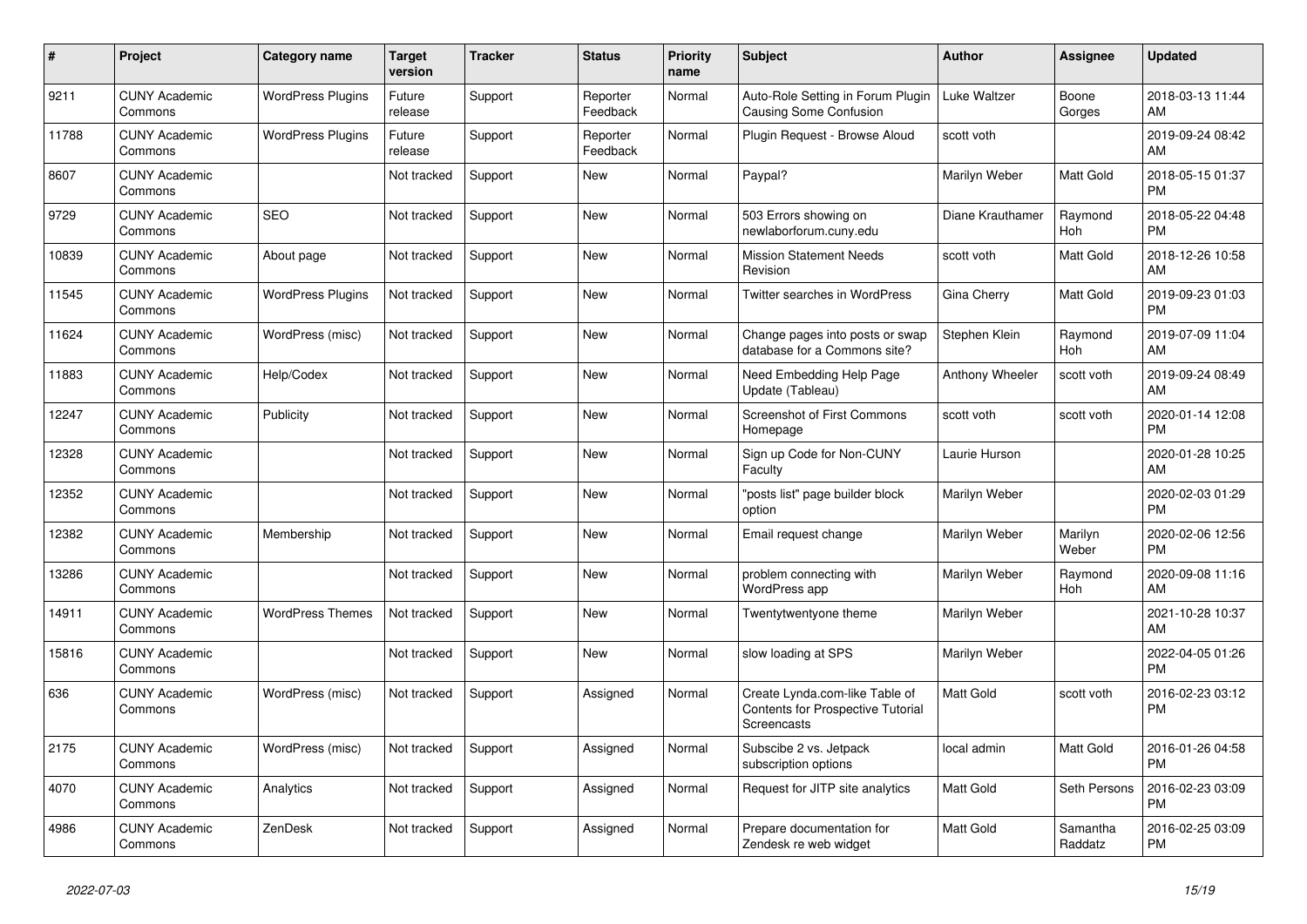| #     | Project                         | <b>Category name</b>      | <b>Target</b><br>version | <b>Tracker</b> | <b>Status</b>        | <b>Priority</b><br>name | <b>Subject</b>                                                    | <b>Author</b>    | Assignee        | <b>Updated</b>                |
|-------|---------------------------------|---------------------------|--------------------------|----------------|----------------------|-------------------------|-------------------------------------------------------------------|------------------|-----------------|-------------------------------|
| 9941  | <b>CUNY Academic</b><br>Commons | Wiki                      | Not tracked              | Support        | Assigned             | Normal                  | Wiki functionality                                                | <b>Matt Gold</b> | Boone<br>Gorges | 2018-06-26 10:57<br>AM        |
| 11519 | <b>CUNY Academic</b><br>Commons |                           | Not tracked              | Support        | Assigned             | Normal                  | comment option not appearing                                      | Marilyn Weber    |                 | 2019-09-24 10:28<br>AM        |
| 11848 | <b>CUNY Academic</b><br>Commons |                           | Not tracked              | Support        | Hold                 | Normal                  | a Dean of Faculty wants to share<br>a large file                  | Marilyn Weber    |                 | 2019-09-24 08:44<br>AM        |
| 10273 | <b>CUNY Academic</b><br>Commons | Registration              | Not tracked              | Support        | Reporter<br>Feedback | Normal                  | users combining CF and campus<br>address                          | Marilyn Weber    |                 | 2019-09-18 10:58<br>AM        |
| 10657 | <b>CUNY Academic</b><br>Commons |                           | Not tracked              | Support        | Reporter<br>Feedback | Normal                  | child theme problems                                              | Marilyn Weber    |                 | 2018-11-08 01:19<br><b>PM</b> |
| 10982 | <b>CUNY Academic</b><br>Commons | Domain Mapping            | Not tracked              | Support        | Reporter<br>Feedback | Normal                  | <b>CNAME</b> question                                             | scott voth       |                 | 2019-01-22 04:29<br><b>PM</b> |
| 11149 | <b>CUNY Academic</b><br>Commons |                           | Not tracked              | Support        | Reporter<br>Feedback | Normal                  | comments getting blocked                                          | Marilyn Weber    | Raymond<br>Hoh  | 2019-03-26 11:40<br>AM        |
| 11386 | <b>CUNY Academic</b><br>Commons | WordPress - Media         | Not tracked              | Support        | Reporter<br>Feedback | Normal                  | disappearing images                                               | scott voth       | Boone<br>Gorges | 2019-05-14 10:32<br>AM        |
| 11449 | <b>CUNY Academic</b><br>Commons | WordPress - Media         | Not tracked              | Support        | Reporter<br>Feedback | Normal                  | Cloning Media Library for JITP<br>from Staging to Production Site | Patrick DeDauw   | Boone<br>Gorges | 2019-05-13 12:00<br><b>PM</b> |
| 11493 | <b>CUNY Academic</b><br>Commons | Domain Mapping            | Not tracked              | Support        | Reporter<br>Feedback | Normal                  | Domain Mapping Request - Talia<br>Schaffer                        | scott voth       | Matt Gold       | 2019-08-06 08:39<br>AM        |
| 11509 | <b>CUNY Academic</b><br>Commons |                           | Not tracked              | Support        | Reporter<br>Feedback | Normal                  | deleted Page causing a Menu<br>problem?                           | Marilyn Weber    |                 | 2019-06-04 09:54<br>AM        |
| 11771 | <b>CUNY Academic</b><br>Commons |                           | Not tracked              | Support        | Reporter<br>Feedback | Normal                  | post displays in sections                                         | Marilyn Weber    |                 | 2019-08-20 10:34<br>AM        |
| 11787 | <b>CUNY Academic</b><br>Commons |                           | Not tracked              | Support        | Reporter<br>Feedback | Normal                  | automated comments notifications<br>on ZenDesk                    | Marilyn Weber    |                 | 2019-08-26 06:18<br><b>PM</b> |
| 12004 | <b>CUNY Academic</b><br>Commons |                           | Not tracked              | Support        | Reporter<br>Feedback | Normal                  | Notifications for spam blog<br>comments                           | Gina Cherry      | Raymond<br>Hoh  | 2019-11-01 12:05<br><b>PM</b> |
| 12350 | <b>CUNY Academic</b><br>Commons | <b>Blogs (BuddyPress)</b> | Not tracked              | Support        | Reporter<br>Feedback | Normal                  | URL creation problem                                              | Marilyn Weber    |                 | 2020-02-03 11:27<br>AM        |
| 12484 | <b>CUNY Academic</b><br>Commons |                           | Not tracked              | Support        | Reporter<br>Feedback | Normal                  | Sign up Code for COIL Course<br>starting in March                 | Laurie Hurson    | Matt Gold       | 2020-03-02 02:26<br><b>PM</b> |
| 12741 | <b>CUNY Academic</b><br>Commons | <b>WordPress Plugins</b>  | Not tracked              | Support        | Reporter<br>Feedback | Normal                  | <b>Tableau Public Viz Block</b>                                   | Marilyn Weber    | Raymond<br>Hoh  | 2020-05-12 11:00<br><b>AM</b> |
| 13034 | <b>CUNY Academic</b><br>Commons |                           | Not tracked              | Support        | Reporter<br>Feedback | Normal                  | a site is asking people to join the<br>Commons to get a download  | Marilyn Weber    |                 | 2020-07-12 07:23<br>AM        |
| 13255 | <b>CUNY Academic</b><br>Commons |                           | Not tracked              | Support        | Reporter<br>Feedback | Normal                  | Accessibility problems                                            | Marilyn Weber    |                 | 2020-09-01 05:48<br><b>PM</b> |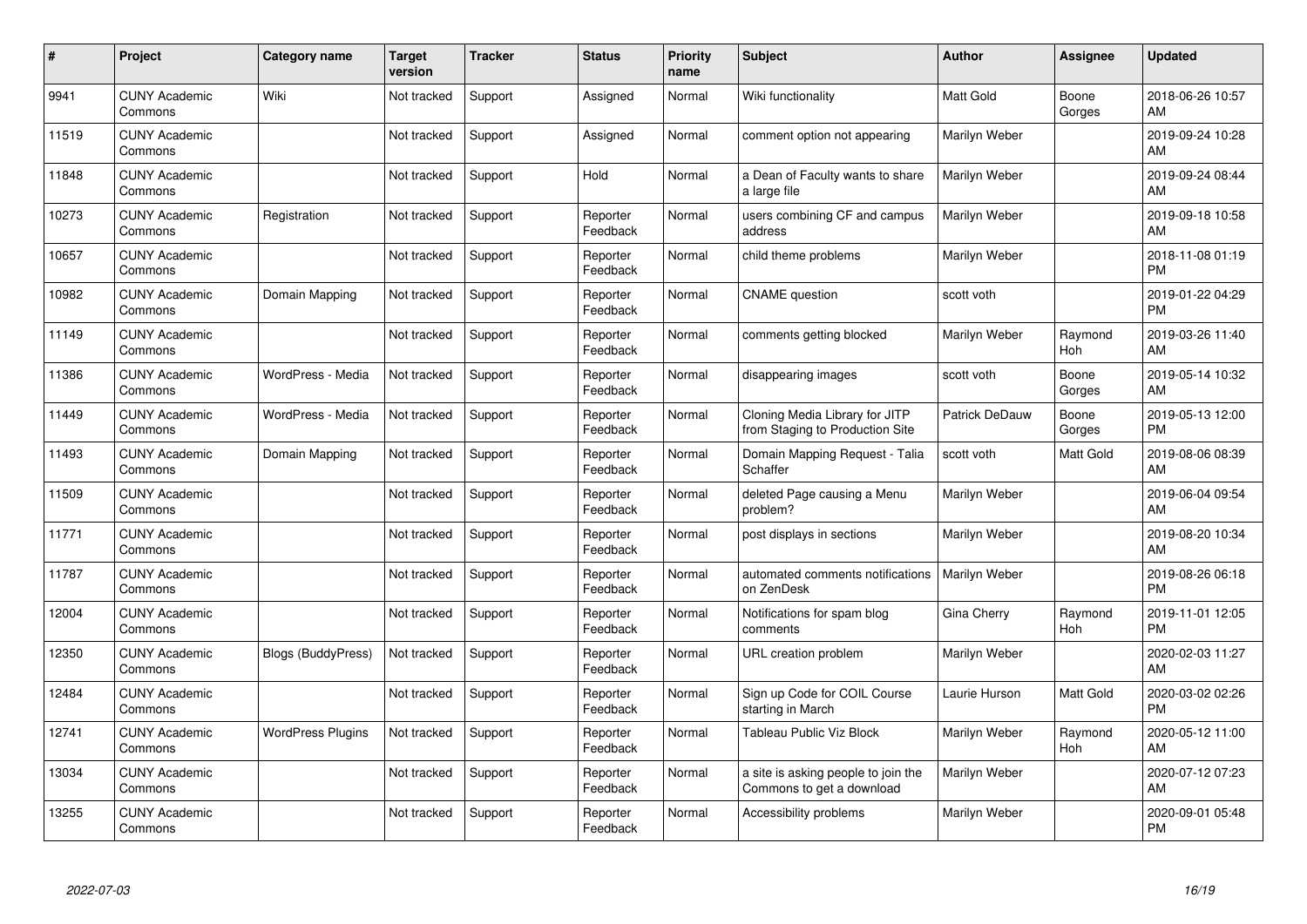| #     | Project                         | <b>Category name</b> | Target<br>version | <b>Tracker</b> | <b>Status</b>        | Priority<br>name | <b>Subject</b>                                                      | <b>Author</b>    | <b>Assignee</b>    | <b>Updated</b>                |
|-------|---------------------------------|----------------------|-------------------|----------------|----------------------|------------------|---------------------------------------------------------------------|------------------|--------------------|-------------------------------|
| 13975 | <b>CUNY Academic</b><br>Commons | Social Paper         | Not tracked       | Support        | Reporter<br>Feedback | Normal           | can't approve comments on Social<br>Paper paper                     | Marilyn Weber    |                    | 2021-02-12 09:33<br>AM.       |
| 14074 | <b>CUNY Academic</b><br>Commons | WordPress (misc)     | Not tracked       | Support        | Reporter<br>Feedback | Normal           | page password protection problem   Marilyn Weber                    |                  |                    | 2021-03-02 11:03<br><b>AM</b> |
| 14398 | <b>CUNY Academic</b><br>Commons |                      | Not tracked       | Support        | Reporter<br>Feedback | Normal           | Events plug-in notification problem                                 | Marilyn Weber    |                    | 2021-05-11 11:21<br>AM        |
| 14538 | <b>CUNY Academic</b><br>Commons |                      | Not tracked       | Support        | Reporter<br>Feedback | Normal           | <b>Weebly To Commons</b>                                            | Laurie Hurson    |                    | 2021-09-14 10:47<br>AM        |
| 14842 | <b>CUNY Academic</b><br>Commons |                      | Not tracked       | Support        | Reporter<br>Feedback | Normal           | Question about widgets and block<br>editor                          | Gina Cherry      |                    | 2021-10-06 03:01<br><b>PM</b> |
| 14900 | <b>CUNY Academic</b><br>Commons |                      | Not tracked       | Support        | Reporter<br>Feedback | Normal           | previous theme?                                                     | Marilyn Weber    |                    | 2021-10-25 10:31<br>AM        |
| 14983 | <b>CUNY Academic</b><br>Commons | WordPress (misc)     | Not tracked       | Support        | Reporter<br>Feedback | Normal           | "Read More" tag not working                                         | Rebecca Krisel   | Raymond<br>Hoh     | 2021-11-23 01:17<br><b>PM</b> |
| 15176 | <b>CUNY Academic</b><br>Commons |                      | Not tracked       | Support        | Reporter<br>Feedback | Normal           | Archiving Q Writing & Old<br>Wordpress Sites on the Commons         | Laurie Hurson    |                    | 2022-02-08 10:28<br>AM        |
| 14994 | <b>CUNY Academic</b><br>Commons | cdev.gc.cuny.edu     | Not tracked       | Support        | In Progress          | Normal           | Clear Cache on CDEV                                                 | scott voth       | Raymond<br>Hoh     | 2021-12-07 03:51<br><b>PM</b> |
| 3565  | <b>CUNY Academic</b><br>Commons | My Commons           | Not tracked       | Documentation  | New                  | Normal           | Load Newest inconsistencies                                         | Chris Stein      | scott voth         | 2015-11-09 01:16<br><b>PM</b> |
| 12392 | <b>CUNY Academic</b><br>Commons | Help/Codex           | Not tracked       | Documentation  | New                  | Normal           | <b>Updates to Common Commons</b><br>Questions on Help Page          | scott voth       | Margaret<br>Galvan | 2020-02-11 10:53<br>AM        |
| 2666  | <b>CUNY Academic</b><br>Commons | About page           | Not tracked       | Documentation  | Assigned             | Normal           | <b>Update About Text</b>                                            | Chris Stein      | Luke Waltzer       | 2016-03-04 11:19<br><b>AM</b> |
| 3524  | <b>CUNY Academic</b><br>Commons | Documentation        | Not tracked       | Documentation  | Assigned             | Normal           | Post describing all you can do<br>when starting up a new blog/group | Matt Gold        | scott voth         | 2014-10-04 12:56<br><b>PM</b> |
| 8666  | <b>CUNY Academic</b><br>Commons | Teaching             | Not tracked       | Documentation  | Assigned             | Normal           | Create Teaching on the Commons<br>Resource Page                     | <b>Matt Gold</b> | Laurie Hurson      | 2019-09-23 03:16<br><b>PM</b> |
| 9015  | <b>CUNY Academic</b><br>Commons | Groups (misc)        | Not tracked       | Outreach       | Assigned             | Normal           | Email group admins the email<br>addresses of their groups           | <b>Matt Gold</b> | Matt Gold          | 2018-01-02 09:54<br>AM        |
| 3369  | <b>CUNY Academic</b><br>Commons | Reply By Email       | Not tracked       | Outreach       | Hold                 | Normal           | Release reply by email to WP<br>plugin directory                    | <b>Matt Gold</b> | Raymond<br>Hoh     | 2016-03-01 12:46<br><b>PM</b> |
| 3506  | <b>CUNY Academic</b><br>Commons | Publicity            | 1.7               | Publicity      | New                  | Normal           | Prepare 1.7 email messaging                                         | Micki Kaufman    | Micki<br>Kaufman   | 2014-10-01 12:36<br><b>PM</b> |
| 3509  | <b>CUNY Academic</b><br>Commons | Publicity            | 1.7               | Publicity      | New                  | Normal           | Create 1.7 digital signage imagery                                  | Micki Kaufman    | Marilyn<br>Weber   | 2014-10-01 12:40<br><b>PM</b> |
| 3510  | <b>CUNY Academic</b><br>Commons | Publicity            | 1.7               | Publicity      | Assigned             | Normal           | Post on the News Blog re: 'My<br>Commons'                           | Micki Kaufman    | Sarah<br>Morgano   | 2014-10-15 11:18<br>AM        |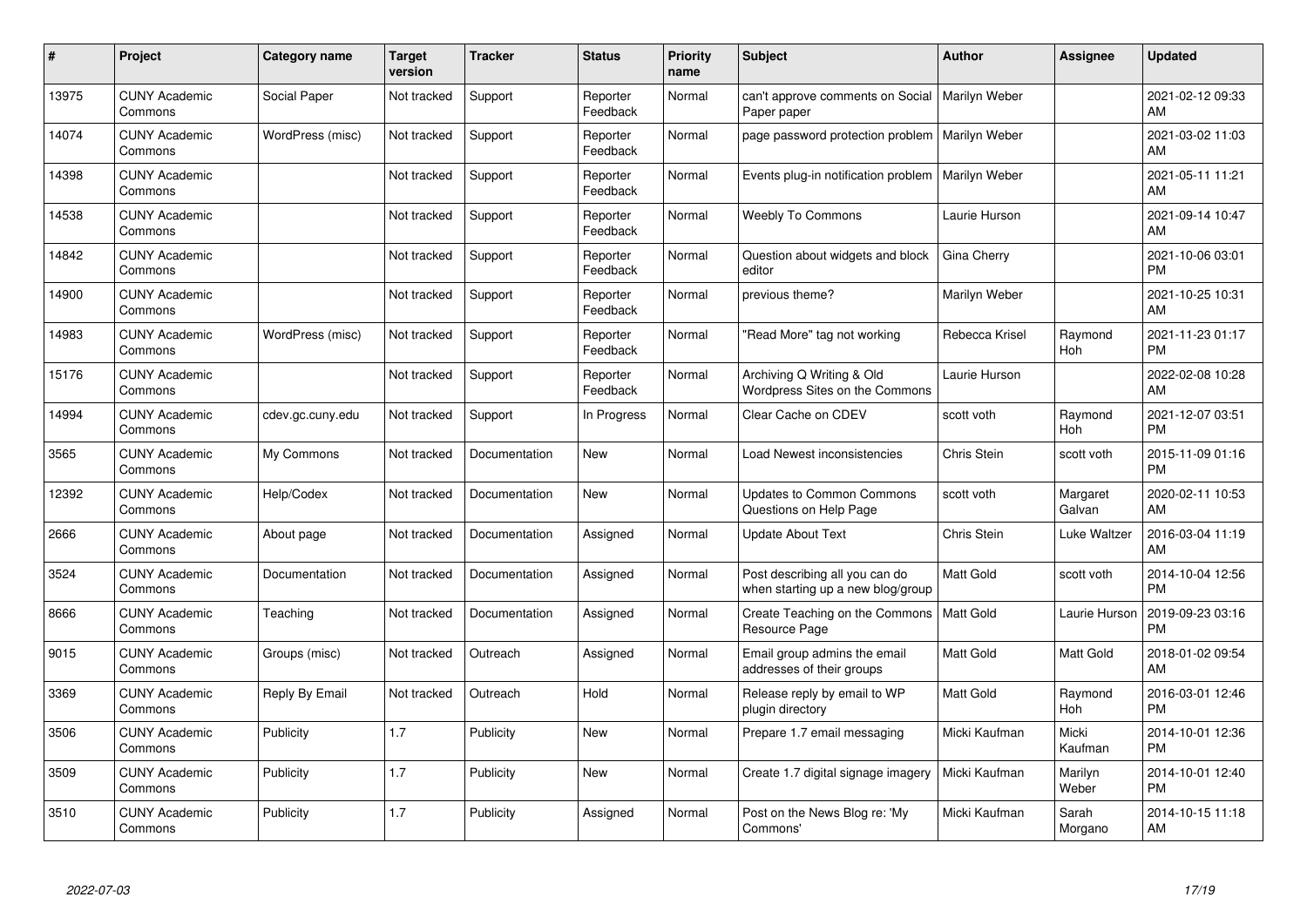| #     | <b>Project</b>                  | Category name           | <b>Target</b><br>version | <b>Tracker</b> | <b>Status</b>        | <b>Priority</b><br>name | <b>Subject</b>                                                                       | <b>Author</b>           | Assignee            | <b>Updated</b>                |
|-------|---------------------------------|-------------------------|--------------------------|----------------|----------------------|-------------------------|--------------------------------------------------------------------------------------|-------------------------|---------------------|-------------------------------|
| 3511  | <b>CUNY Academic</b><br>Commons | Publicity               | 1.7                      | Publicity      | Assigned             | Normal                  | Social media for 1.7                                                                 | Micki Kaufman           | Sarah<br>Morgano    | 2014-10-14 03:32<br><b>PM</b> |
| 6014  | <b>CUNY Academic</b><br>Commons | Publicity               | Future<br>release        | Publicity      | Reporter<br>Feedback | Normal                  | Google search listing                                                                | <b>Matt Gold</b>        | Boone<br>Gorges     | 2016-09-21 03:48<br><b>PM</b> |
| 5298  | <b>CUNY Academic</b><br>Commons |                         | Not tracked              | Publicity      | New                  | Normal                  | Survey Pop-Up Text                                                                   | Samantha Raddatz        | Samantha<br>Raddatz | 2016-03-22 12:27<br><b>PM</b> |
| 6665  | <b>CUNY Academic</b><br>Commons |                         | Not tracked              | Publicity      | <b>New</b>           | Normal                  | Dead Link in 1.10 announcement<br>post                                               | Paige Dupont            | Stephen Real        | 2016-12-01 03:11<br><b>PM</b> |
| 11393 | <b>CUNY Academic</b><br>Commons |                         | Not tracked              | Publicity      | <b>New</b>           | Normal                  | After 1.15 release, ceate a hero<br>slide and post about adding a site<br>to a group | scott voth              | Patrick<br>Sweeney  | 2019-05-14 10:32<br>AM        |
| 14475 | <b>CUNY Academic</b><br>Commons |                         | Not tracked              | Publicity      | <b>New</b>           | Normal                  | OER Showcase Page                                                                    | Laurie Hurson           | Laurie Hurson       | 2021-09-14 10:46<br>AM        |
| 2612  | <b>CUNY Academic</b><br>Commons |                         | Not tracked              | Publicity      | Assigned             | Normal                  | Pinterest site for the Commons                                                       | local admin             | Sarah<br>Morgano    | 2016-03-04 11:19<br>AM        |
| 14504 | <b>CUNY Academic</b><br>Commons |                         | Not tracked              | Publicity      | Reporter<br>Feedback | Normal                  | Adding showcases to home page<br>menu                                                | Laurie Hurson           | Boone<br>Gorges     | 2022-01-19 03:26<br><b>PM</b> |
| 10439 | <b>CUNY Academic</b><br>Commons | Design                  | 2.1.0                    | Design/UX      | <b>New</b>           | Normal                  | Create Style Guide for Commons                                                       | Sonja Leix              | Sara Cannon         | 2022-06-28 01:43<br><b>PM</b> |
| 3059  | <b>CUNY Academic</b><br>Commons | Group Forums            | Future<br>release        | Design/UX      | <b>New</b>           | Normal                  | Forum Post Permissable Content<br><b>Explanatory Text</b>                            | Chris Stein             | Chris Stein         | 2015-04-02 11:27<br>AM        |
| 4222  | <b>CUNY Academic</b><br>Commons | User Experience         | Future<br>release        | Design/UX      | New                  | Normal                  | Add information to 'Delete<br>Account' page                                          | Samantha Raddatz        | scott voth          | 2015-06-26 11:35<br>AM        |
| 4225  | <b>CUNY Academic</b><br>Commons | DiRT Integration        | Future<br>release        | Design/UX      | <b>New</b>           | Normal                  | Add information to DIRT page (in<br>Create a Group)                                  | Samantha Raddatz        | Matt Gold           | 2015-06-26 03:14<br><b>PM</b> |
| 4226  | <b>CUNY Academic</b><br>Commons | <b>BuddyPress Docs</b>  | Future<br>release        | Design/UX      | <b>New</b>           | Normal                  | Add option to connect a Doc with<br>a Group                                          | Samantha Raddatz        | Samantha<br>Raddatz | 2015-09-09 04:08<br><b>PM</b> |
| 4253  | <b>CUNY Academic</b><br>Commons | <b>Public Portfolio</b> | Future<br>release        | Design/UX      | <b>New</b>           | Normal                  | Encourage users to add portfolio<br>content                                          | Samantha Raddatz        | Samantha<br>Raddatz | 2015-07-07 11:32<br>AM        |
| 4592  | <b>CUNY Academic</b><br>Commons | Events                  | Future<br>release        | Design/UX      | <b>New</b>           | Normal                  | Event Creation - Venue Dropdown<br>Slow                                              | Samantha Raddatz        | Boone<br>Gorges     | 2015-09-14 04:56<br><b>PM</b> |
| 4622  | <b>CUNY Academic</b><br>Commons | <b>Public Portfolio</b> | Future<br>release        | Design/UX      | <b>New</b>           | Normal                  | <b>Profile Visibility Settings</b>                                                   | Samantha Raddatz        | Samantha<br>Raddatz | 2015-09-21 12:18<br><b>PM</b> |
| 5182  | <b>CUNY Academic</b><br>Commons | Social Paper            | Future<br>release        | Design/UX      | <b>New</b>           | Normal                  | "Publishing" a private paper on<br>social paper?                                     | Raffi<br>Khatchadourian | Boone<br>Gorges     | 2016-10-13 04:12<br><b>PM</b> |
| 5183  | <b>CUNY Academic</b><br>Commons | Social Paper            | Future<br>release        | Design/UX      | New                  | Normal                  | Creating a new paper when<br>viewing an existing paper                               | Raffi<br>Khatchadourian | Samantha<br>Raddatz | 2016-02-02 12:09<br><b>PM</b> |
| 7624  | <b>CUNY Academic</b><br>Commons | BuddyPress (misc)       | Future<br>release        | Design/UX      | <b>New</b>           | Normal                  | <b>BP</b> Notifications                                                              | Luke Waltzer            | Paige Dupont        | 2017-02-08 10:43<br><b>PM</b> |